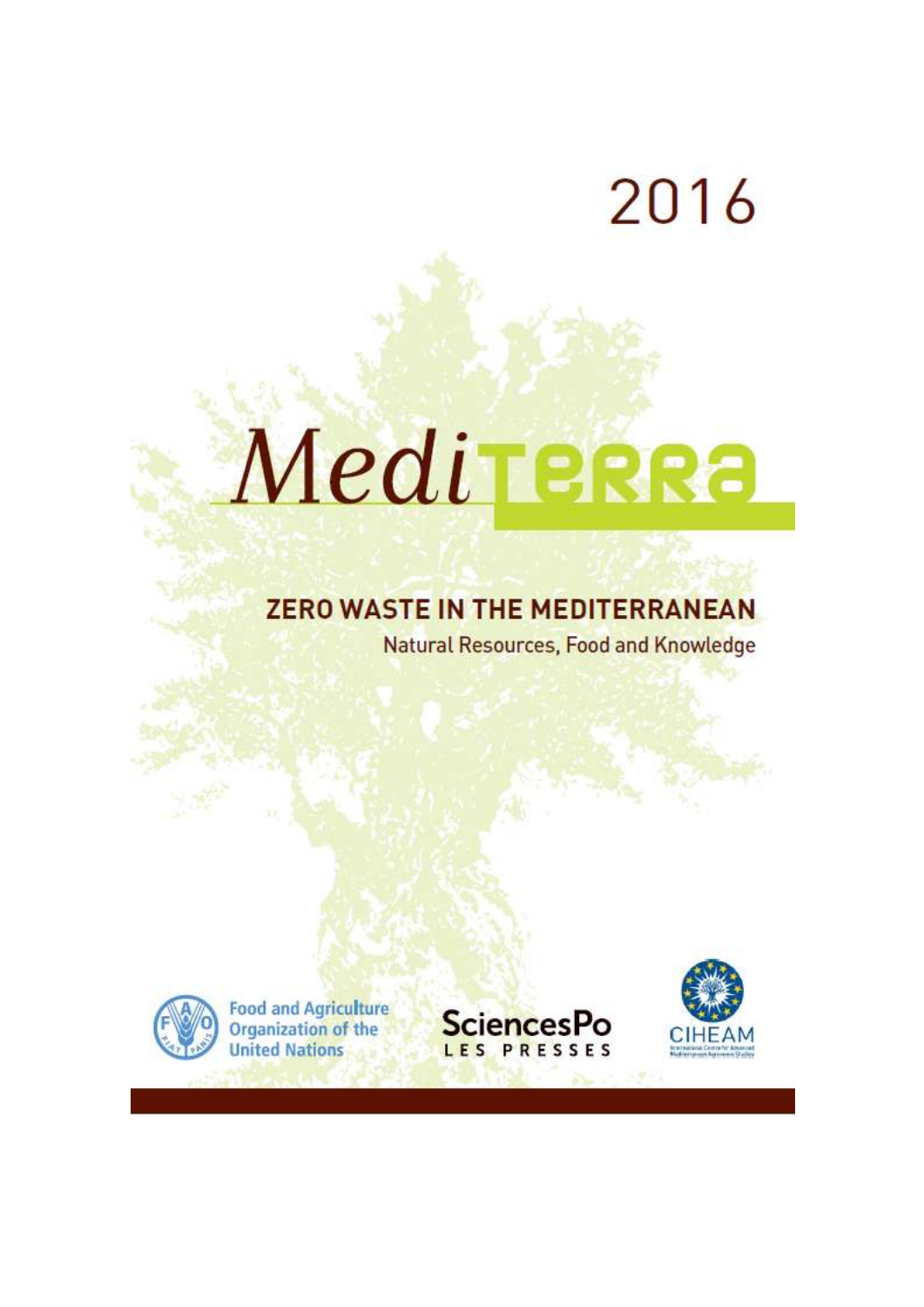

# ZERO WASTE IN THE MEDITERRANEAN Natural Resources, Food and Knowledge

INTERNATIONAL CENTRE FOR ADVANCED MEDITERRANEAN AGRONOMIC STUDIES FOOD AND AGRICULTURE ORGANIZATION OF THE UNITED NATIONS PRESSES DE SCIENCES PO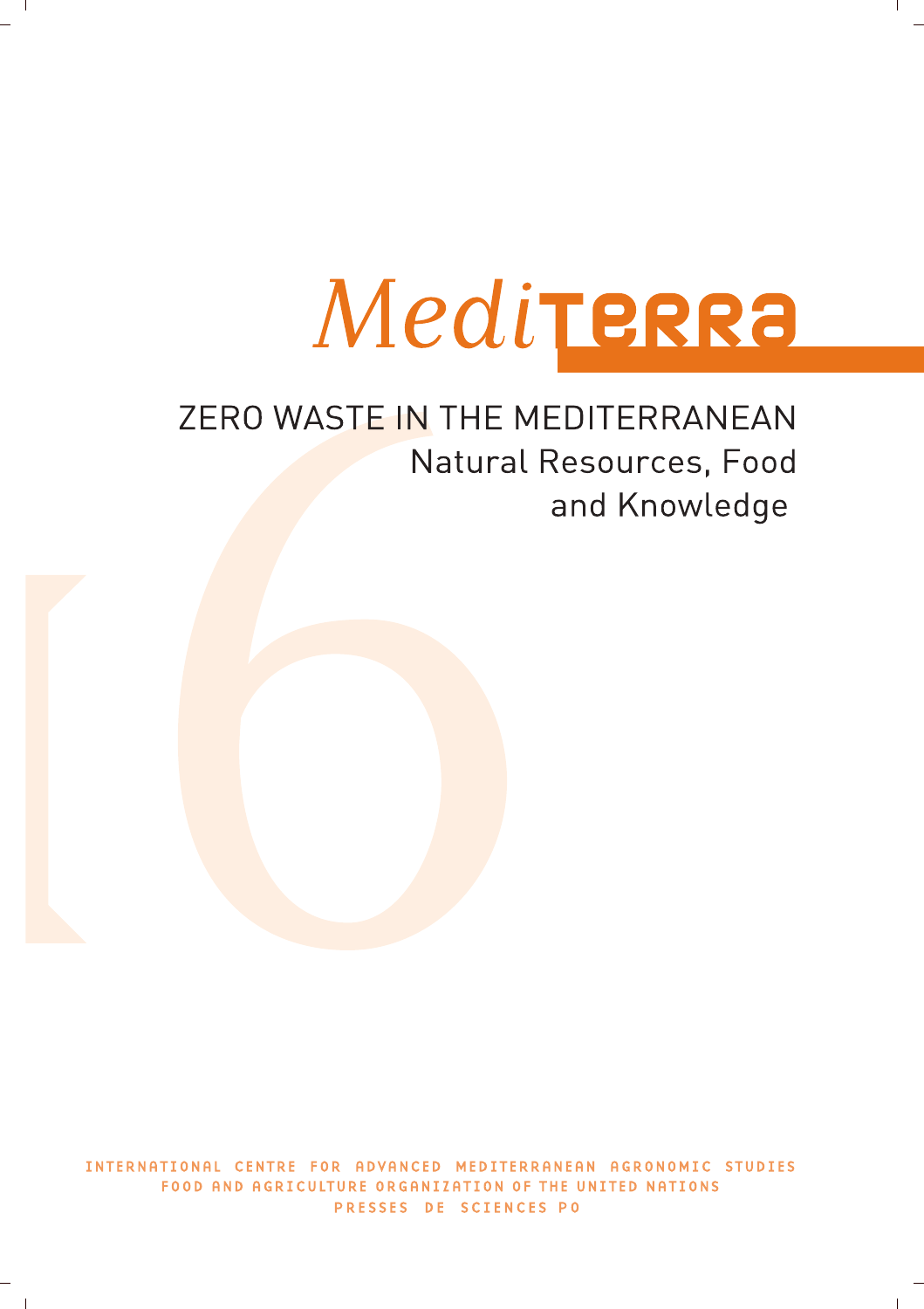

Created in 1962, the International Centre for Advanced Mediterranean Agronomic Studies (CIHEAM) is a Mediterranean organization which works for improving sustainable agriculture and fisheries, for ensuring food and nutrition security and for developing rural and coastal territories. The organization gathers thirteen Member States from both shores of the Mediterranean (Albania, Algeria, Egypt, France, Greece, Italy, Lebanon, Malta, Morocco, Portugal, Spain, Tunisia and Turkey) and works with several international and regional institutions.

CIHEAM is a space for intercultural dialogue, solidarity and sharing in which are discussed strategic development and cooperation issues in the Mediterranean. Research and dissemination of sustainable solutions for inclusive and responsible growth are the heart of its missions.

Its actions are the result of a "bottom-up" collaboration and are based on a holistic approach to development. With its Member States, its public and private partners, academic and research actors, CIHEAM strives to meet the four following challenges: combating all forms of waste; boosting sustainable agriculture and food; investing in new generations and fragile territories; preventing risks and managing tensions.

www.ciheam.org

Contact for the Mediterra Report

General Secretariat 11, rue Newton – 75116 Paris – France E-mail: secretariat@ciheam.org Tel: +33 (0)1 53 23 91 00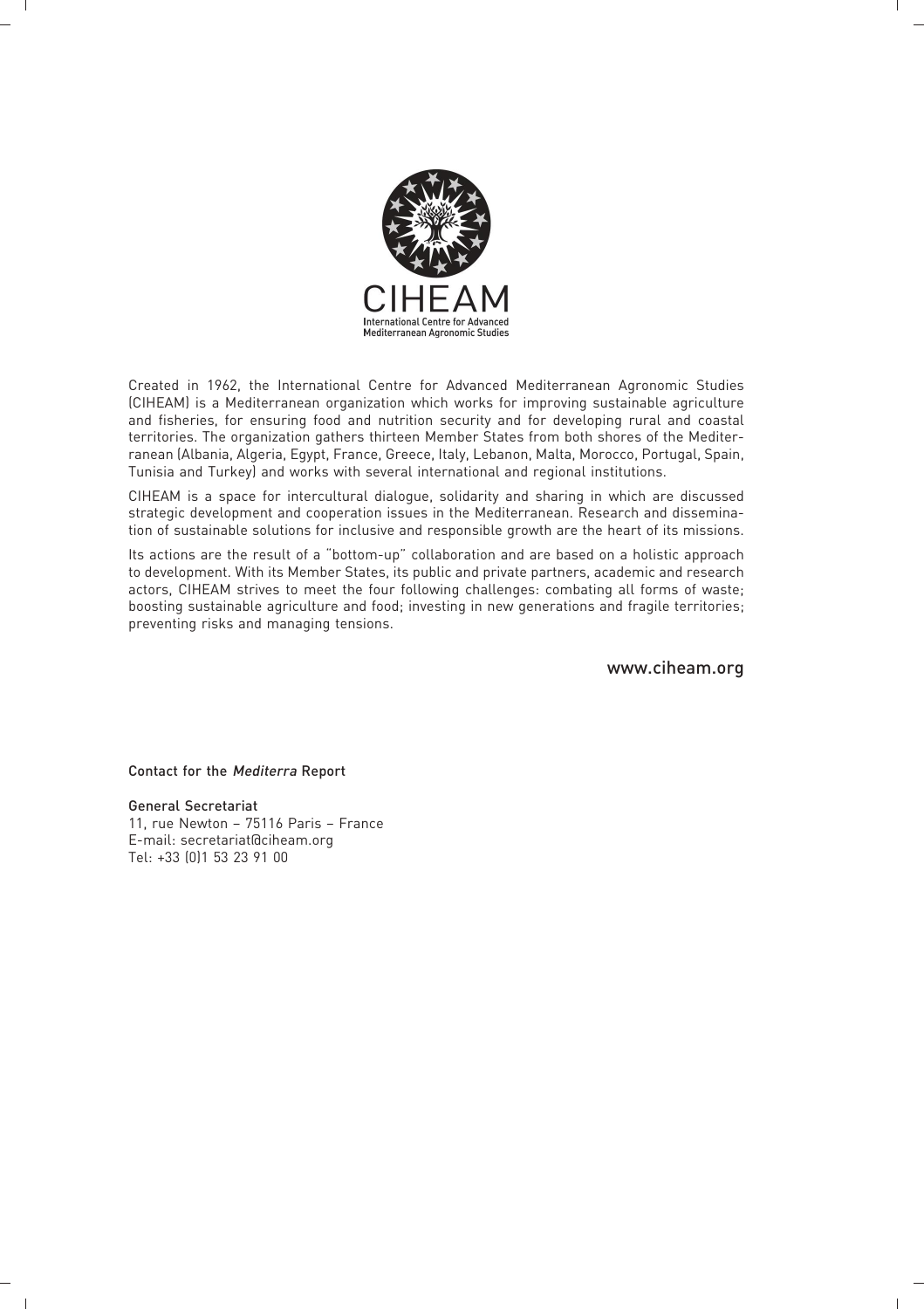

 $\overline{\phantom{a}}$ 

 $\Box$ 

# **Food and Agriculture Organization of the United Nations**

The Food and Agriculture Organization (FAO) is a specialized agency of the United Nations system with a mandate to raise levels of nutrition and standards of living for all people, to promote production, productivity and effective distribution of food and agricultural products, to ensure sustainable utilization and management of natural resources, and to contribute toward promoting world economy and eradicate poverty and hunger.

Within the framework of five Strategic Objectives, FAO works closely with Member Nations and a range of partners at national, regional and global levels to achieve these goals.

www.fao.org

FAO Headquarters Viale delle Terme di Caracalla – 00153 Rome - Italy E-mail: FAO-HQ@fao.org Tel: +39 06 57051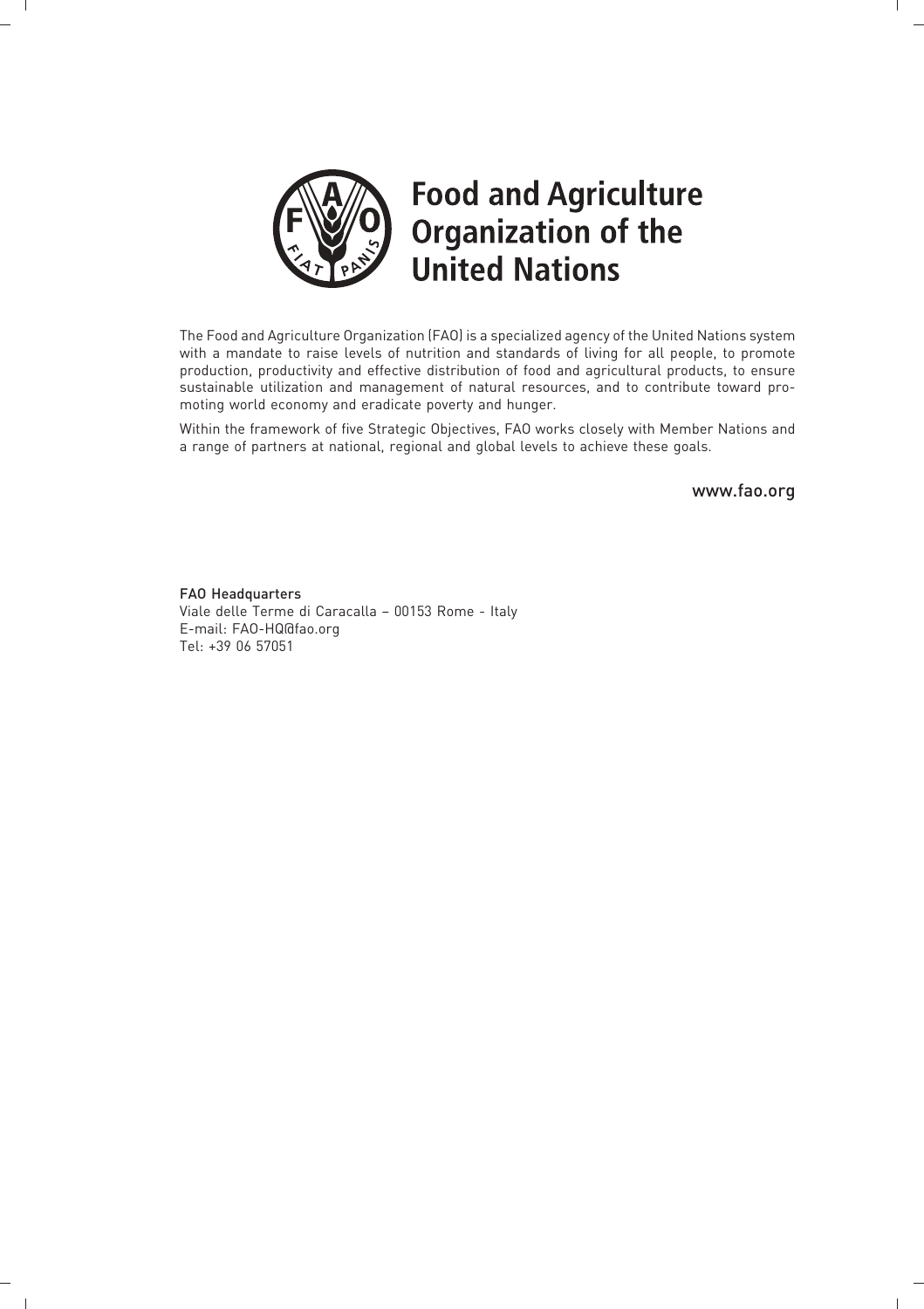# Table OF CONTENTS

| <b>FOREWORD</b><br>José Graziano da Silva, FAO Director General<br>Cosimo Lacirignola, CIHEAM Secretary General                                                                                                                           | 11 |
|-------------------------------------------------------------------------------------------------------------------------------------------------------------------------------------------------------------------------------------------|----|
| <b>ACKNOWLEDGMENTS</b>                                                                                                                                                                                                                    | 13 |
| <b>INTRODUCTION</b>                                                                                                                                                                                                                       | 15 |
| <b>ABSTRACTS</b>                                                                                                                                                                                                                          | 27 |
| <b>NATURAL RESOURCES</b><br>in the Mediterranean                                                                                                                                                                                          | 33 |
| > CHAPTER 1<br><b>Global perspective of natural resources</b><br>Matthieu Brun, Pierre Blanc, Halka Otto<br><b>&gt; CHAPTER 2</b>                                                                                                         | 35 |
| <b>Management of living marine resources</b><br>Anna Carlson, Francesc Maynou, Bernardo Basurco, Miguel Bernal                                                                                                                            | 49 |
| > CHAPTER 3<br>Management of water resources<br>Andre Daccache, Maha Abdelhameed Elbana, Abdelouahid Fouial,<br>Fawzi Karajeh, Roula Khadra, Nicola Lamaddalena, Ramy Saliba,<br>Alessandra Scardigno, Pasquale Steduto, Mladen Todorovic | 69 |
| > CHAPTER 4<br>Sustainable development of land resources<br>Pandi Zdruli, Feras Ziadat, Enrico Nerilli, Daniela D'Agostino,<br>Fadila Lahmer, Sally Bunning                                                                               | 91 |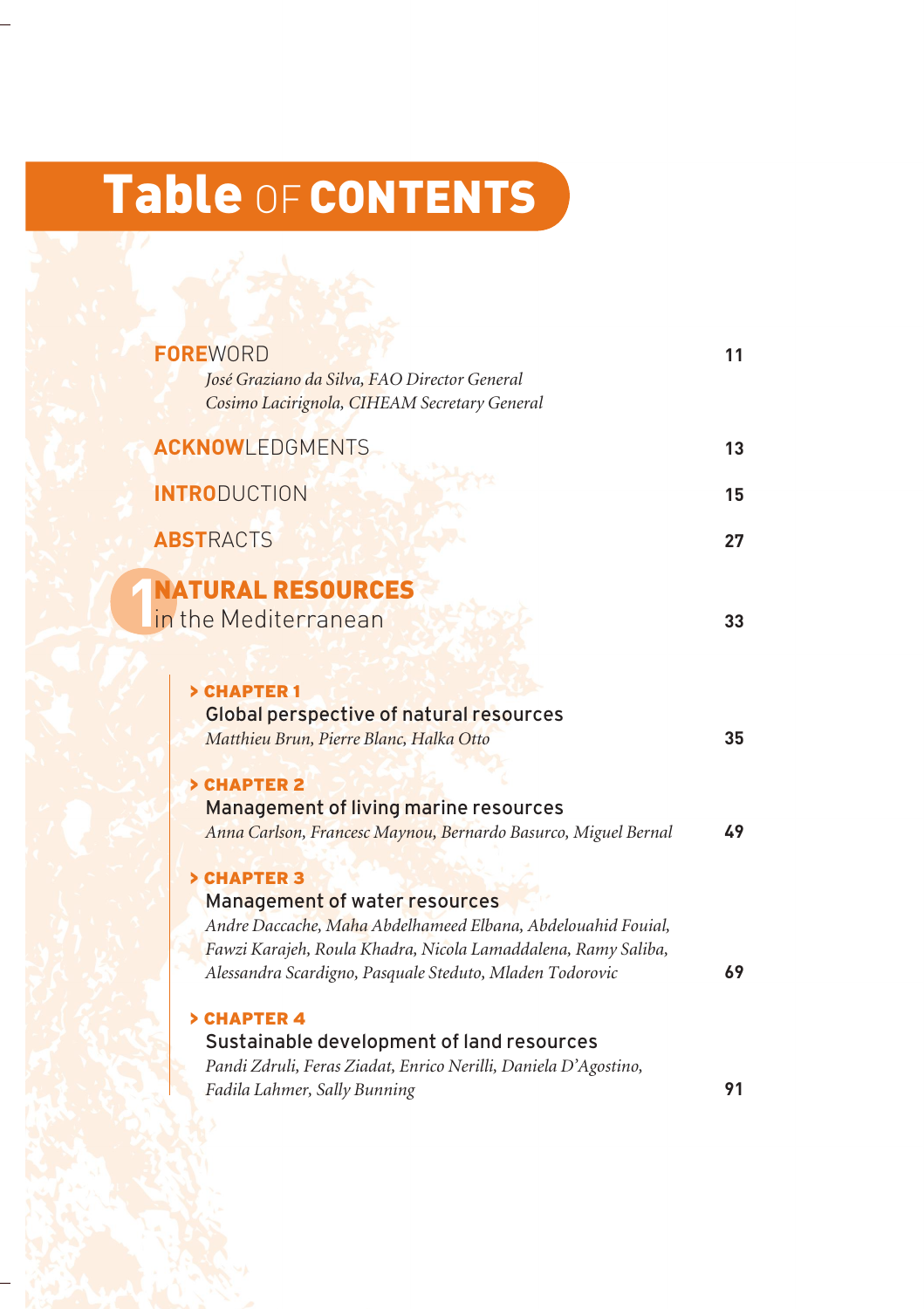| > CHAPTER 5<br>Forests: facing the challenges of global change<br>Inazio Martínez de Arano, Valentina Garavaglia, Christine Farcy                                                                                                                                                    | 113 |
|--------------------------------------------------------------------------------------------------------------------------------------------------------------------------------------------------------------------------------------------------------------------------------------|-----|
| > CHAPTER 6<br>Plant and animal resources diversity<br>Badi Besbes, Christini Fournaraki, Francesca Marina Tavolaro,<br>Katerina Koutsovoulou, Grégoire Leroy, Irene Hoffmann                                                                                                        | 135 |
| > CHAPTER 7<br>Energy and agri-food systems: production<br>and consumption<br>John Vourdoubas, Olivier Dubois                                                                                                                                                                        | 155 |
| > CHAPTER 8<br>The 2030 Agenda for sustainable development<br>in the Mediterranean<br>Mélanie Requier-Desjardins, Dorian Kalamvrezos Navarro                                                                                                                                         | 175 |
| <b>FOOD LOSSES AND WASTE</b><br>in the Mediterranean                                                                                                                                                                                                                                 | 191 |
| > CHAPTER 9<br>Food losses and waste: global overview<br>from a Mediterranean perspective<br>Roberto Capone, Anthony Bennett, Philipp Debs, Camelia Adriana<br>Bucatariu, Hamid El Bilali, Jennifer Smolak, Warren T.K. Lee,<br>Francesco Bottalico, Yvette Diei-Ouadi, Jogeir Toppe | 193 |
| > CHAPTER 10<br>The Mediterranean diet:<br>a sustainable consumption pattern<br>Fatima Hachem, Roberto Capone, Mary Yannakoulia,<br>Sandro Dernini, Nahla Hwalla, Chariton Kalaitzidis                                                                                               | 243 |
| > CHAPTER 11<br>Innovative postharvest technologies for sustainable<br>value chain<br>Panagiotis Kalaïtzis, Elena Craita Bita, Martin Hilmi                                                                                                                                          | 263 |

 $\frac{1}{\sqrt{2}}$ 

 $\overline{\phantom{0}}$  $\mathbf{L}$ 

 $\mathbf{1}$ 

 $\mathbb{R}^+$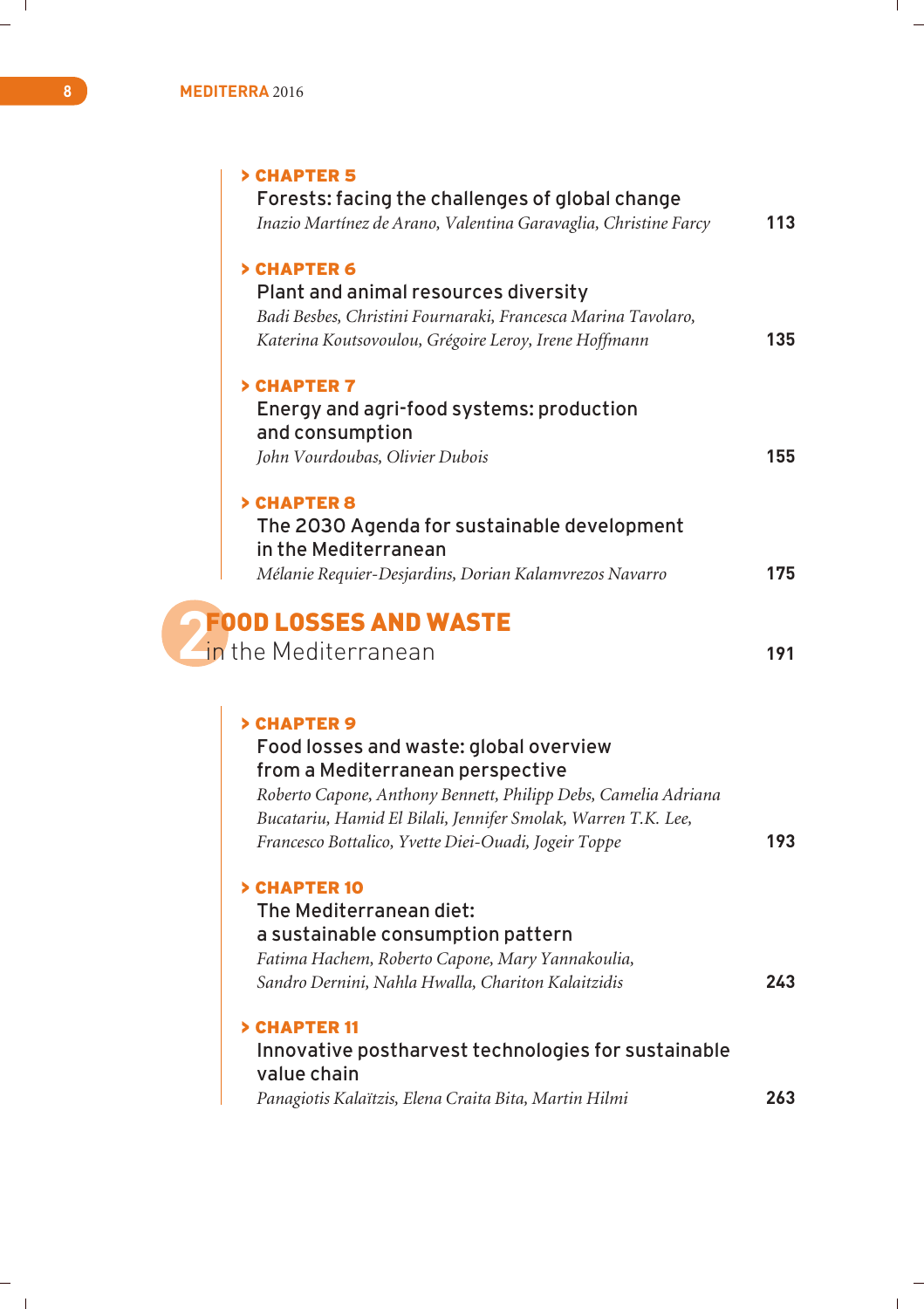| > CHAPTER 12<br>Innovation for the reduction of food losses                                       |     |
|---------------------------------------------------------------------------------------------------|-----|
| and waste                                                                                         |     |
| Biagio Di Terlizzi, Robert Van Otterdijk, Alberto Dragotta,                                       |     |
| Patrina Pink, Hamid El Bilali                                                                     | 281 |
| > CHAPTER 13                                                                                      |     |
| Consumer behaviour with respect to food losses and<br>waste                                       |     |
| Luis Miguel Albisu                                                                                | 303 |
| <b>EXNOWLEDGE AND KNOWHOW</b>                                                                     |     |
| in the Mediterranean                                                                              | 319 |
|                                                                                                   |     |
| > CHAPTER 14                                                                                      |     |
| Waste of knowledge and human resources<br>Pascal Bergeret, Nora Ourabah Haddad, Rodrigo Castañeda |     |
| Sepúlveda                                                                                         | 321 |
| > CHAPTER 15                                                                                      |     |
| Saving traditional knowhow in agriculture                                                         |     |
| Pascal Bergeret, Juliette Prazak, Caterina Batello                                                | 337 |
| > CHAPTER 16                                                                                      |     |
| Family farming to bolster human knowhow<br>and resources                                          |     |
| Pascal Bergeret, Nora Ourabah Haddad, Sara Hassan,                                                |     |
| Francesco Maria Pierri                                                                            | 351 |
| > CHAPTER 17                                                                                      |     |
| Enhancing knowledge for food security                                                             |     |
| Biagio Di Terlizzi, Mohammed Bengoumi, Hamid El Bilali,<br>Alberto Dragotta                       | 363 |
| <b>BIO</b> GRAPHIES                                                                               | 391 |
|                                                                                                   |     |
| <b>TABLE OF DOCUMENTS</b>                                                                         | 407 |

 $\sim$  1.

 $\mathbb{R}^+$ 

÷

 $\mathbf{L}$ 

 $\mathbf{L}$ 

 $\frac{1}{\sqrt{2}}$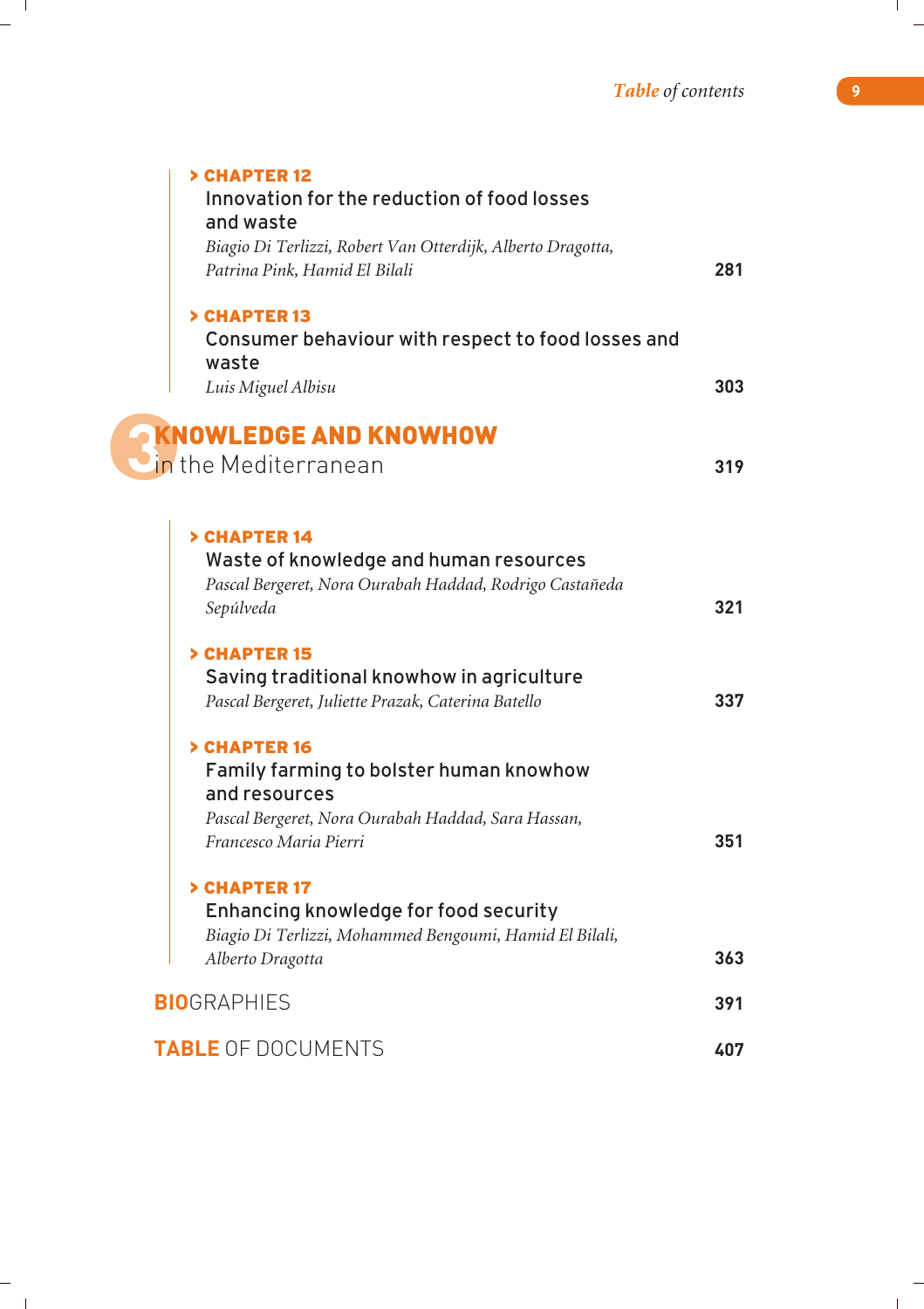

## **FOREWORD**

The adoption of the 2030 Agenda marked the beginning of a new era with a strong commitment from the international community to promote a wide range of transformative and universal changes to achieve Sustainable Development, with local and regional specificities. The Sustainable Development Goals (SDGs) strive to provide inclusion and empowerment for all. The operationalization of this inclusive approach to growth and development relies on integrating the economic, social and environmental dimensions of development. Agriculture and food security play a key role in this regard. Indeed, they are at the heart of the 2030 Agenda.

The world, including the Mediterranean region, is faced with a number of challenges, such as inequalities, significant flows of distress migration and limited access to and poor management of natural resources, including water, land and biodiversity. Various forms of waste related to food, natural resources and knowledge are embedded in these challenges and pose significant obstacles for the achievement of sustainability.

In terms of food, the world produces enough today to feed the planet, but one third, representing 1.3 billion tons per year, is either wasted or lost in the supply chain, from initial agricultural production all the way to final household consumption.

Furthermore, continued increase in the use of natural resources such as water, land, forestry, biodiversity and fisheries, without paying sufficient attention to their depletion or environmental impacts, can lead to ecological crises and security threats. In the Mediterranean region, for example, wasting a precious resource like water may intensify such threats.

Additionally, the waste of human resources hampers development efforts. This happens, for example, in the form of unemployment, lack of access to education especially for girls, "brain drain" from developing countries, disappearance of local knowledge such as family farming practices and products, duplication of ideas without coordination and lack of synergies among relevant actors.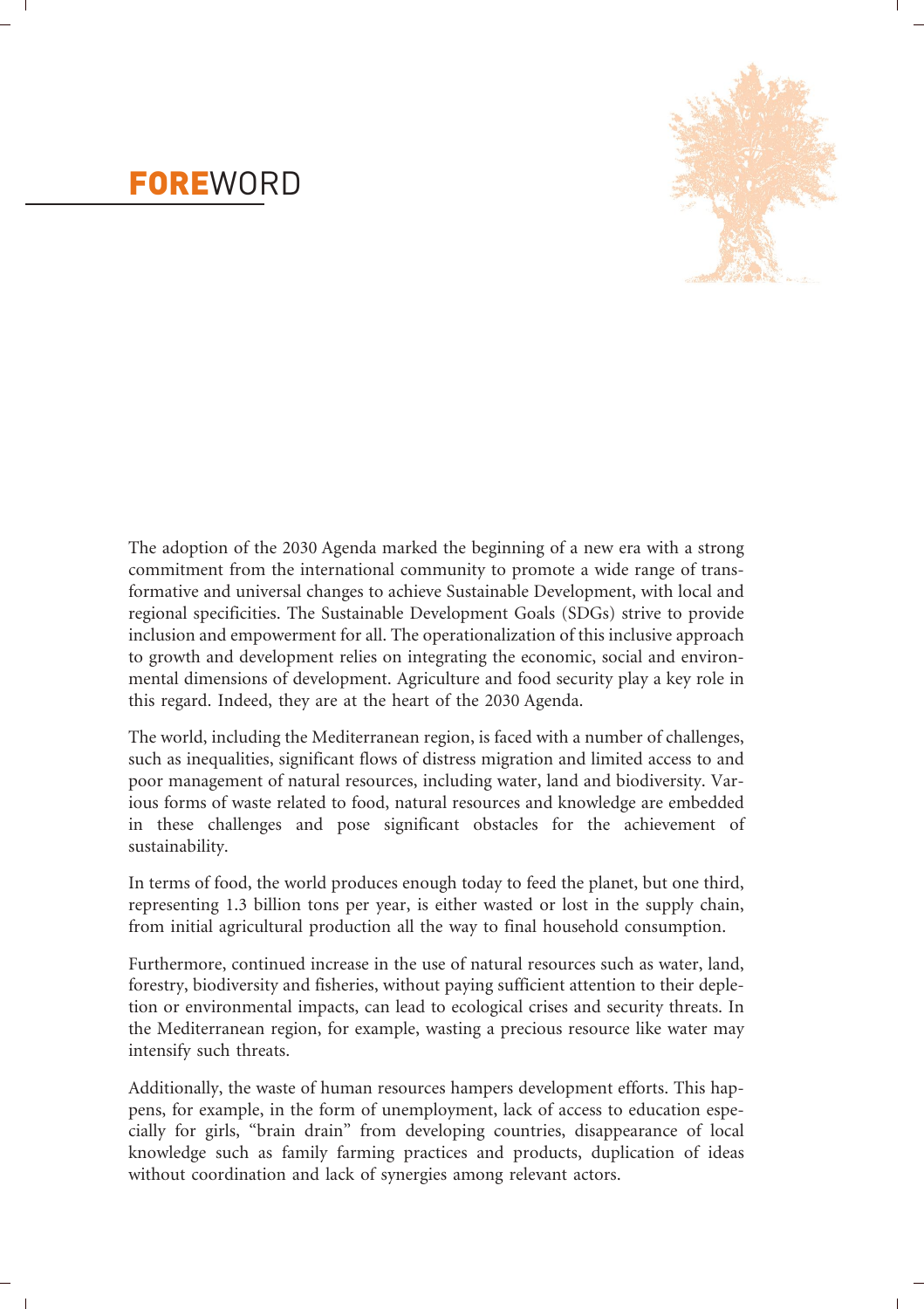#### **12 MEDITERRA** 2016

In this context, we are pleased to introduce the 2016 Edition of *Mediterra*, which addresses all of these waste challenges and presents innovative solutions while suggesting policy recommendations for the sustainable management of natural resources, food and knowledge in the Mediterranean.

For the first time ever, an Edition of *Mediterra* has been developed as a partnership between our two organizations: the International Centre for Advanced Mediterranean Agronomic Studies (CIHEAM) and the Food and Agriculture Organization of the United Nations (FAO). The two organizations share the same vision of a prosperous Mediterranean region.

CIHEAM and FAO have collaborated for more than 35 years through joint knowledge generation, brokering dialogues and developing cooperation projects to empower small-scale farmers and fisher folk and develop capacities of different actors. More recently, they felt the need to renew their strategic partnership in response to the 2014 Algiers recommendation, adopted on the occasion of the 10th CIHEAM ministerial meeting, during which the Ministers requested "that FAO and CIHEAM examine the idea of defining a common strategic cooperation agenda designed to support agricultural, food and sustainable rural development in the Mediterranean".

This 2016 Edition of *Mediterra* is an expression of the renewed strategic partnership between the two organizations. It represents an important step towards building consensus on innovations and inclusive policies needed to respond to the challenges faced by the Mediterranean region, particularly in terms of the triple wastes related to natural resources, food and knowledge. We believe that this new Edition of *Mediterra* contributes to fostering synergies in thematic areas of mutual interest. We hope that this joint piece of work will act as a catalyst for action towards achieving food security and sustainable development in the region, in collaboration with policymakers and all the other actors of the Euro-Mediterranean multilateral cooperation.

José **Graziano da Silva** Cosimo **Lacirignola** FAO Director General CIHEAM Secretary General

 $\mathbf{I}$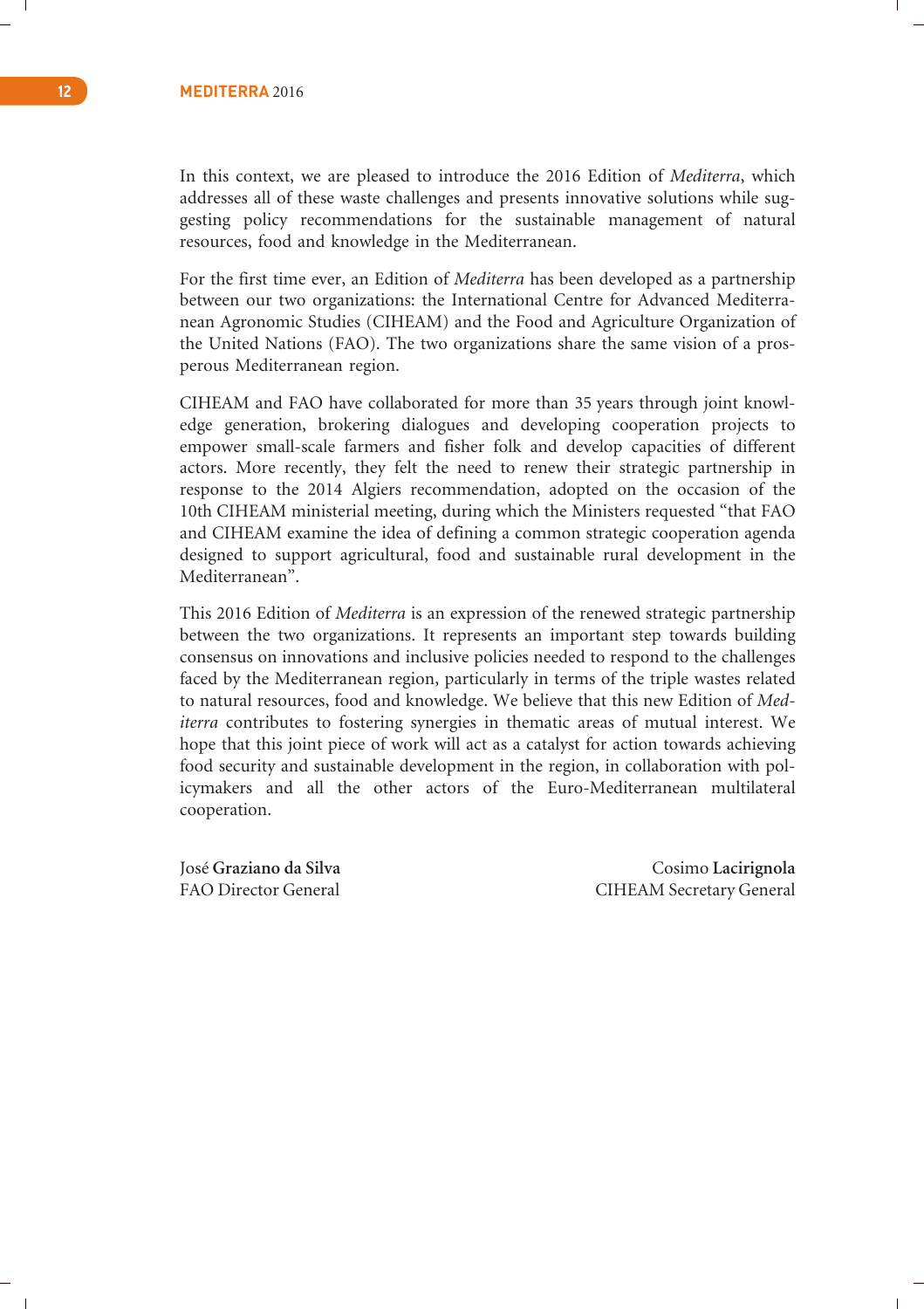



Today as in the past, food security, and agricultural development as a whole, are major strategic issues for the planet. For public opinion, and those not closely involved in the sector, the food crisis of 2008 pointed to the key role played by food and agriculture in strategic global affairs. However, while such events can sometimes serve to raise the level of political and media awareness of agriculture, it should be remembered that food is an imperative everywhere and at all times. This is a story that is as old as humanity itself, and is not going to end any time soon. But a number of constraints are tightening their hold (shifts in demographics and food production, climate shocks), making this issue more of a structural challenge.

Against this background, the issue of agricultural losses and food waste has become a critical one. While there are various concerns about how the supply and demand of agricultural products will evolve in the years to come, the struggle to combat these losses and waste is proving to be one of the main pathways, both at local and global level, through which to tackle food insecurity. All countries face the same challenge – that of producing more with fewer resources and therefore having to husband these more effectively. The Mediterranean is no exception, not least because it remains prey to the dual problems of poor availability of land and water, forcing this already vulnerable region to be particularly careful of their management, so as not to increase future risks (see Chapter 1).

However, examining waste exclusively on the basis of production and poorly used resources runs the considerable risk of ignoring a deeply insidious and often neglected form of waste – that of human resources and knowledge related directly or indirectly to the agricultural and rural sector. The marginilization of some rural areas, which if addressed could make a significant contribution to local, national and regional development, and the unemployment that affects their communities, combined with the disappearance of knowledge and knowhow tested and accumulated over generations and lack of good governance – these are all resources that are being lost or at the very least, poorly used (see Chapter 14).

In its various dimensions (social and organizational, economic, technical and environmental), the question of waste should therefore be viewed from three separate, albeit complementary angles. Indeed, combining an analysis of natural resources,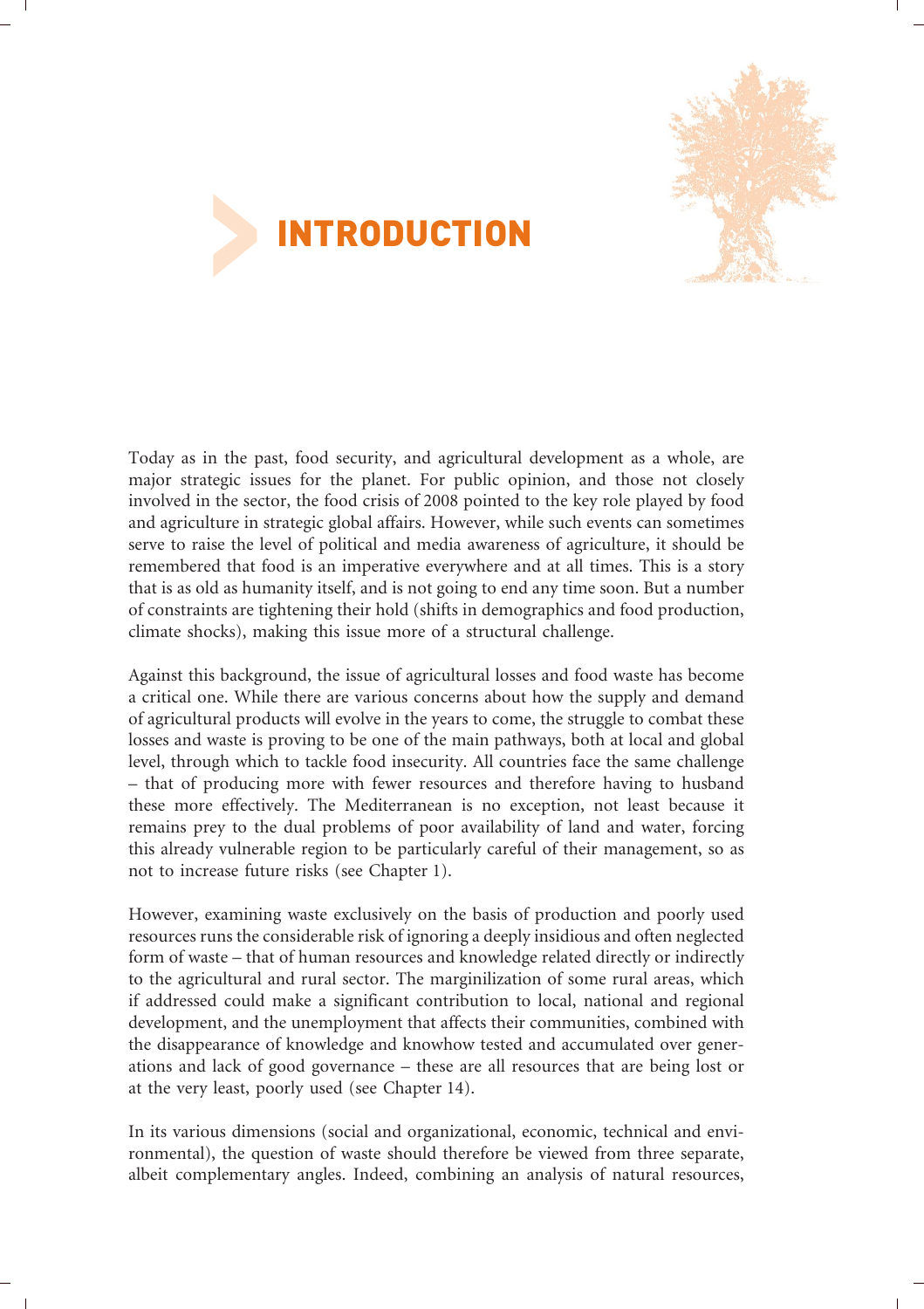production and knowledge makes it possible to position the scope more globally in a perspective of sustainable development, where human beings are placed at the centre of the debate. That is the goal of Edition 2016 of *Mediterra*, a report jointly published by CIHEAM and FAO, which explores the issue of wastage using this three-pronged approach. A number of technical, social and environmental innovations aimed at limiting and avoiding such wastage enrich the discussions presented in this report.

Innovative in both form and content, this study is an invitation to embark on a cross-cutting and inter-sectoral exploration of the Mediterranean region, which is emblematic of agricultural, food and environmental issues on a global scale. Taking such an approach would seem to be critical in order to reach an understanding of the many interactions that can be harnessed, in an effort to reduce volumes of losses and waste. The report also offers some responses and insights for the implementation of participatory, political recommendations, so that wastage can be transformed into opportunities, creating pathways for development in the region, at a time when it is crucial to define the Mediterranean's place in the Global Development Agenda up to 2030, to which both FAO and CIHEAM are firmly committed (see Chapter 8).

#### **Conserving natural resources**

Food waste does not just mean losing a substance that is vital for humankind. It also means wasting precious natural resources (land, water, energy, forests, biodiversity) that are crucial to a sustainable food system. Unless a well functioning land base is maintained, with the water needed for agriculture, as well as forests to mitigate against climate change, inputs for and use made of sustainable energy in food production and transport, together with conservation of Mediterranean biodiversity, major determinants of food security will be disrupted. This land, this water, these forests, this pastureland and this biodiversity all serve as balancing factors for a humanity that is rooted in nature – one which does not need to be rendered sacred or dominated, but which must be handled carefully. Sound management of each of these resources is therefore both meaningful and decisive, and an integrated strategy to combat waste is essential, all the more given that scarcity and degradation are already making themselves felt.

Scarcity of natural resources is already causing tension and territorial instability in the Mediterranean region. Recent cases underscore the importance of this problem. It should be added that the region has gained notoriety as an example of conflicts over water. Leaving spectacular examples aside, the challenge of water is very real and its causes well known: poorly distributed between countries and territories, water is an increasingly coveted resource, especially in the light of population growth and the development of irresponsible tourism in some places, as well as climate change already under way in a region that is a hot spot of shifts in temperature and precipitation patterns. First and foremost, these tensions affect agriculture, for irrigation is often a major drain on this precious resource. However, resolving the water crisis in the Mediterranean will not be achieved by mobilizing increased volumes of this resource (see Chapter 3). After several decades of policy based on ensuring strong supply, which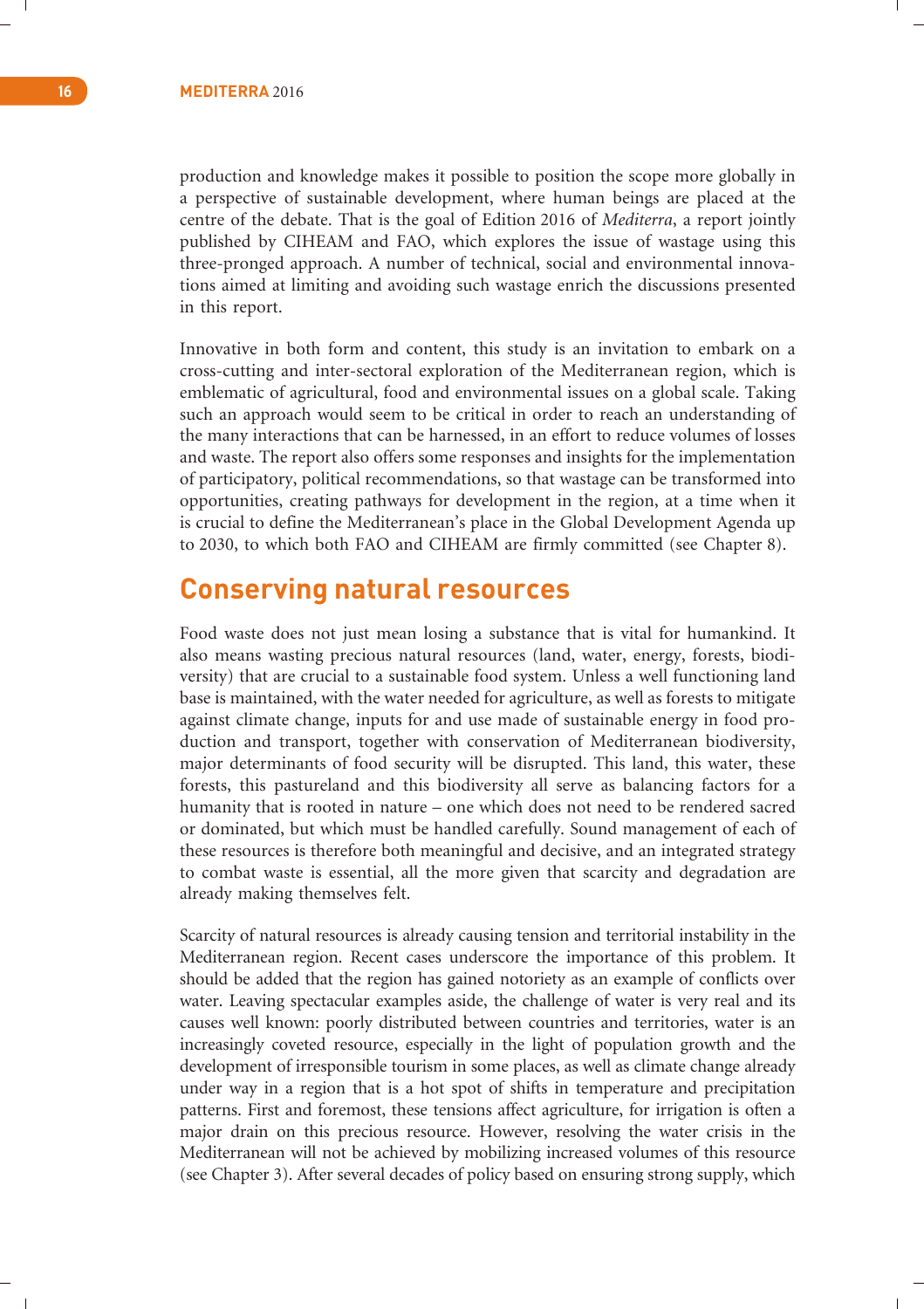saw a sharp increase in the number of dams and large water infrastructures built and areas of land irrigated, indicators for withdrawals show that the renewal threshold has been exceeded in many places. The exploitation index of renewable natural resources (ratio between the volumes withdrawn and renewable water available) offers a particularly interesting indication of the current strain on this resource. Many Mediterranean countries now have an exploitation index of more than 50% and, in these cases, the prospects for improving supply are reduced. The scope for increasing water resources therefore lies more in limiting wastage. In the agriculture sector, large volumes of irrigation water are lost due to lack of appropriate techniques or modern infrastructure. Some of the water lost trickles into aquifers and may be used at a later date, but a considerable share evaporates. Developing more efficient irrigation systems will therefore involve deploying hydraulic engineering in the region. But what use will this be without social planning for water use, in the form of water users' associations, in an effort to establish collective management of a resource that is often poorly managed and subject to conflict over its use? In a region that invented social planning for water use through the Code of Hammurabi more than 38 centuries ago, right up to the water tribunals set up in Andalusia under Muslim Spain this is nothing new. But the forms of organization need rethinking, involving all users, with producers – men and women – first in line.

In terms of scarcity, it is noteworthy that the total volume of water used on the planet each year to produce food that is subsequently lost or wasted (250 km<sup>3</sup>) is the equivalent of the annual flow of the River Volga (Russia), or three times the volume of Lake Geneva, between France and Switzerland. Naturally, this comparison should be treated with caution. With the problem of food insecurity largely overcome in terms of quantity, it is easy to lose sight of the fact that agricultural production can never be definitively guaranteed, especially when the issue of water is overlooked. It is worth bearing in mind that in order to obtain 1 kilogram of cereals, a staple food for human consumption, it takes 1,300 litres of water. In a Mediterranean region that has seen so many civilizations emerge, this wager on a new hydraulic revolution that can make the best of water resources without using any additional ones is by no means impossible. Indeed, there is clear evidence that the process has already begun. It would be a mistake to lose sight of the extraordinary resilience of Mediterranean societies and their time-honoured determination to innovate, despite the increasing constraints they face.

The problem of land is another issue that is frequently raised. The availability of hydroponic techniques is no reason to lose sight of the fact that land resources, like water, are crucial for agriculture. The situation is sufficiently worrying for the United Nations to have declared 2015 the International Year of Soils, following on from 2014, which was the International Year of Family Farming – an indication of the extent to which land constitutes a major pillar of the development of rural communitites. Nearly 1.3 billion hectares of land, the equivalent of 28% of the world's entire agricultural surface area, is currently used to produce food that is subsequently lost or wasted. To this waste of land should be added the whittling away of arable land by advancing urbanization, which is taking place throughout the Mediterranean.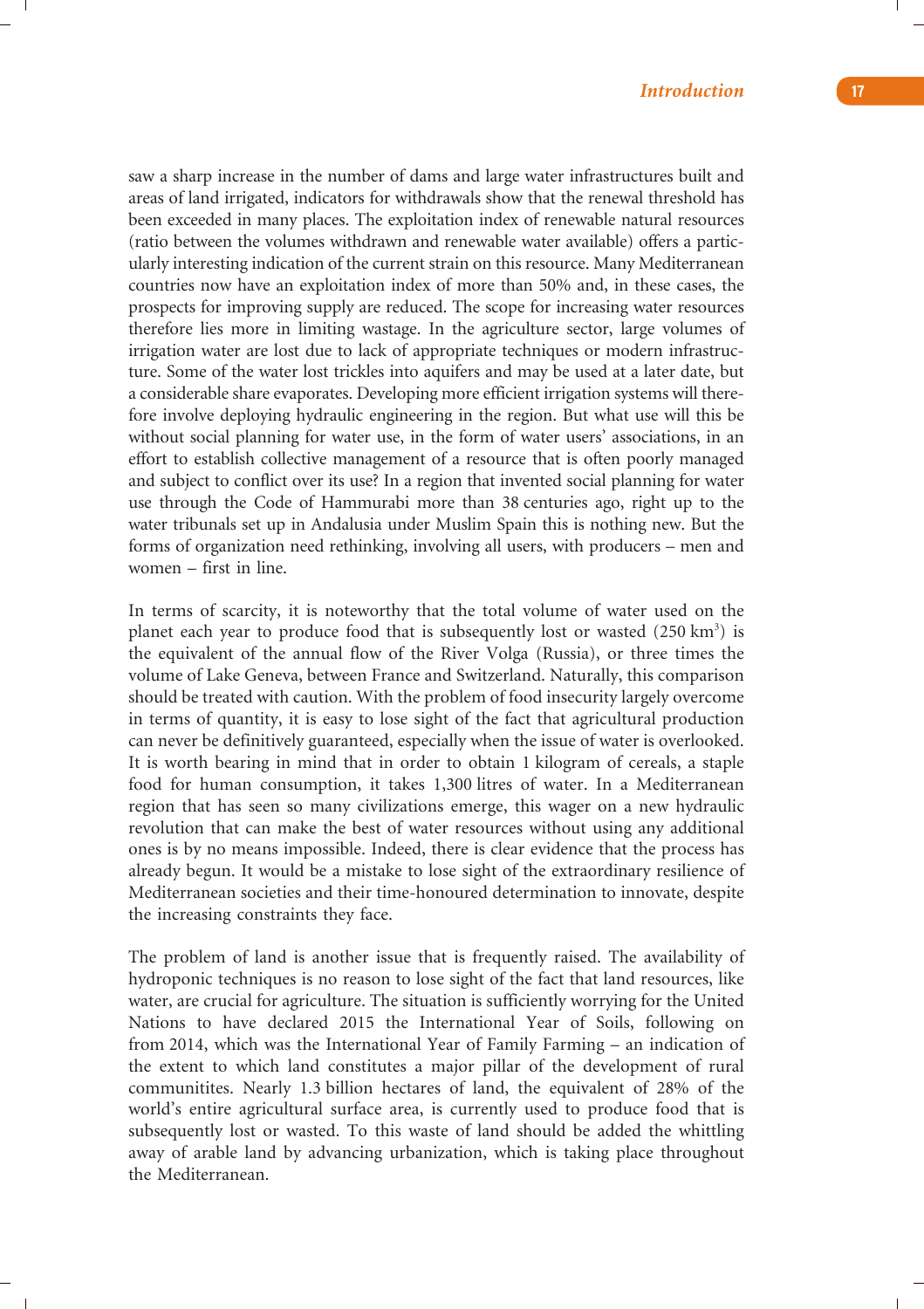While the countries of the northern shores could in theory offer new opportunities for agriculture, albeit at the expense of areas that are often extremely important to ecosystems, that is far from the case in North Africa and the Middle East. This is the only region in the world without reserves of arable land. Due to the aridity of some Mediterranean countries, substantial expanses of soil are very skeletal, making it extremely difficult to practise agriculture, particularly in the south and east of the region. While in the north, arable land accounts for almost one-third of countries' surface area, in the rest of the region the figure is barely 10%, with large expanses of desert that can at best be used for the movement of livestock. To be sure, a policy of actively supplying water has succeeded in turning round this natural disaster, transforming desert lands into arable land, but this conquest of the desert has reached its limit. What is more, here, as elsewhere, cultivated soils have been affected by erosion and salinization, causing desertification. Linked to overgrazing and steep gradients, coupled with bursts of intense rainfall typical of Mediterranean climates, this phenomenon requires that soil be treated with greater care (see Chapter 4). Another less visible process than urban competition, but one that has equally grave consequences and must therefore be taken seriously, is the salinization of agricultural land due to poorly designed irrigation systems (inadequate drainage, evaporation of water reserves in hot climates and concentration of salts). This fragility of agricultural land, both in terms of arable surface area and its productive capacity, shows that the best path clearly lies in combating agricultural waste. What is the point of increasing the area of arable land if the food produced from it is to end up being lost at the end of the chain?

Forests face many of the same issues as those linked to land and water. Mediterranean forests are extraordinarily diverse (there are almost 300 species, of which some 200 are endemic), equipped with a resilience developed over a long period of time. In often drastic conditions, these forests have set in place adaptation mechanisms that have enabled them to survive in often difficult Mediterranean landscapes. Their responses to environnemental stress are morphological (short leaves of persistent species, deep root systems, thick bark), phenological (early and rapid development of foliage) and physiological (tolerance of dehydratation, early photosynthesis, maintaining capacity for photosynthesis after long periods of drought). Particularly resilient, Mediterranean forests have a multi-functional dimension, even though use is often only made of their productive function. And among the services provided by forests, one of particular importance is the prominent role that they play in protecting soils, water catchment areas, water quality and biodiversity, as well as promoting climate change mitigation by sequestering CO<sub>2</sub> and improving microclimates. Yet despited all the major benefits they offer, forests are often subjected to all kinds of assault, starting with deforestation, especially due to urbanization and the development of agriculture and intensive timber trading. But it is fires that pose the greatest threat. It is hard not to equate this with waste, especially given that most fires are avoidable and that few have natural causes (such as lightning). Despite considerable efforts, the phenomenon appears to be spreading in the region, causing Mediterranean forests to become more fragile as a result, with 60 rare species at risk of extinction. Conserving forests and avoiding the waste of such a highly diversified resource is therefore an obligation (see Chapter 5).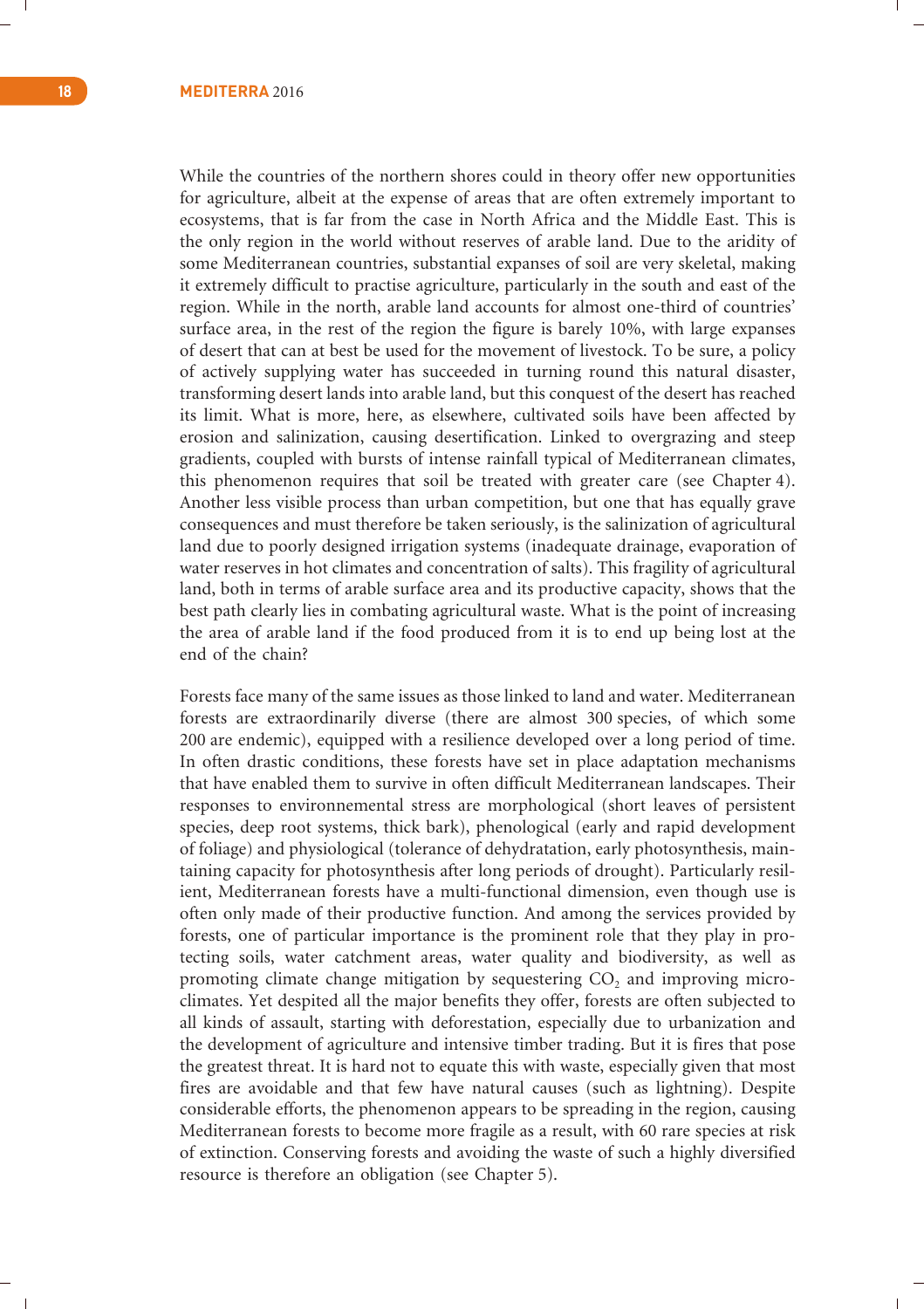The same is true of biodiversity on land and in the seas. Due to the variety of soils, landscapes and micro-climates found in different combinations, the Mediterranean has a remarkably rich range of diversity. The region hosts between 25,000 and 30,000 species of plants, of which more than half are endemic. Linked to the fact that vegetation established areas of resistance at the time of the ice age, this biodiversity of plants, but also animals, has been partly adapted by humans to fulfil their needs. As a result, the Mediterranean region has become a central point for disseminating living species throughout the world (breeds of goat and sheep and varieties of cereals, fruits and vegetables). Unfortunately, mainly man-made threats menace this biodiversity: the destruction of natural habitats, climate change, pollution and economic activities are all forms of waste brought about by human beings (see Chapter 6). Such biological diversity is also very marked in the Mediterranean Sea. Made up of maritime areas (Tyrrhenian, Aegean, Ionian, Adriatic) with particular biocoenoses, the Mediterranean hosts 7% of global marine species, including a number that are endemic. The wide range of life forms offers humans a diversified food source, which is now threatened by overfishing and pollution – both causes of waste at sea. While the concept of a blue economy based on a holistic and integrated vision of marine and coastal development is making headway, in the Mediterranean as elsewhere, there is a strong case for promoting operating practices for marine resources that are sustainable on three levels: ecologically, socially and economically. It is this approach that will assure the future of fisheries in the Mediterranean Sea, where the role of small communities of fishers is paramount (see Chapter 2).

Nor should energy waste be overlooked, given its critical contribution to agriculture. Foodstuffs produced and transported thousands of kilometres are never consumed, with a knock-on effect of susbstantial wasted energy. In addition, considerable greenhouse gas emissions are given off during the production and distribution of many foodstuffs. So just as there is a strong link between resource management and food, there can be no meaningful discussion on food unless the energy implications are taken into account. In a world whose limits are perceived in terms of resources, having once assumed that everything would last for a great deal longer, there is a more pressing need than ever to link these assets (energy and resources), in order to shape development policies that are sustainable. Against the backdrop of new climate initiatives that promote use of renewable energies, opportunities also exist for greater synergy between use of wind and solar energy in the food and agriculture sectors. In the Mediterranean, these developments herald promise for the future, so long as they are handled in an integrated fashion (specifically, through the waterland-energy nexus) and are implemented through inclusive, long-term policies (see Chapter 7).

Such discussions on wasted resources and the links between them are in keeping with the Sustainable Development Goals (SDG) that were drawn up in 2015, and which have confirmed and expanded on the development process launched in 2000 through the Millennium Development Goals (MDG). Some 17 objectives have now been established as part of this process to unify development programmes. The fight against resource waste goes straight to the heart of these objectives, often in a very direct manner. This is true of Goal 2 (zero hunger), Goal 6 (water), Goal 7 (energy),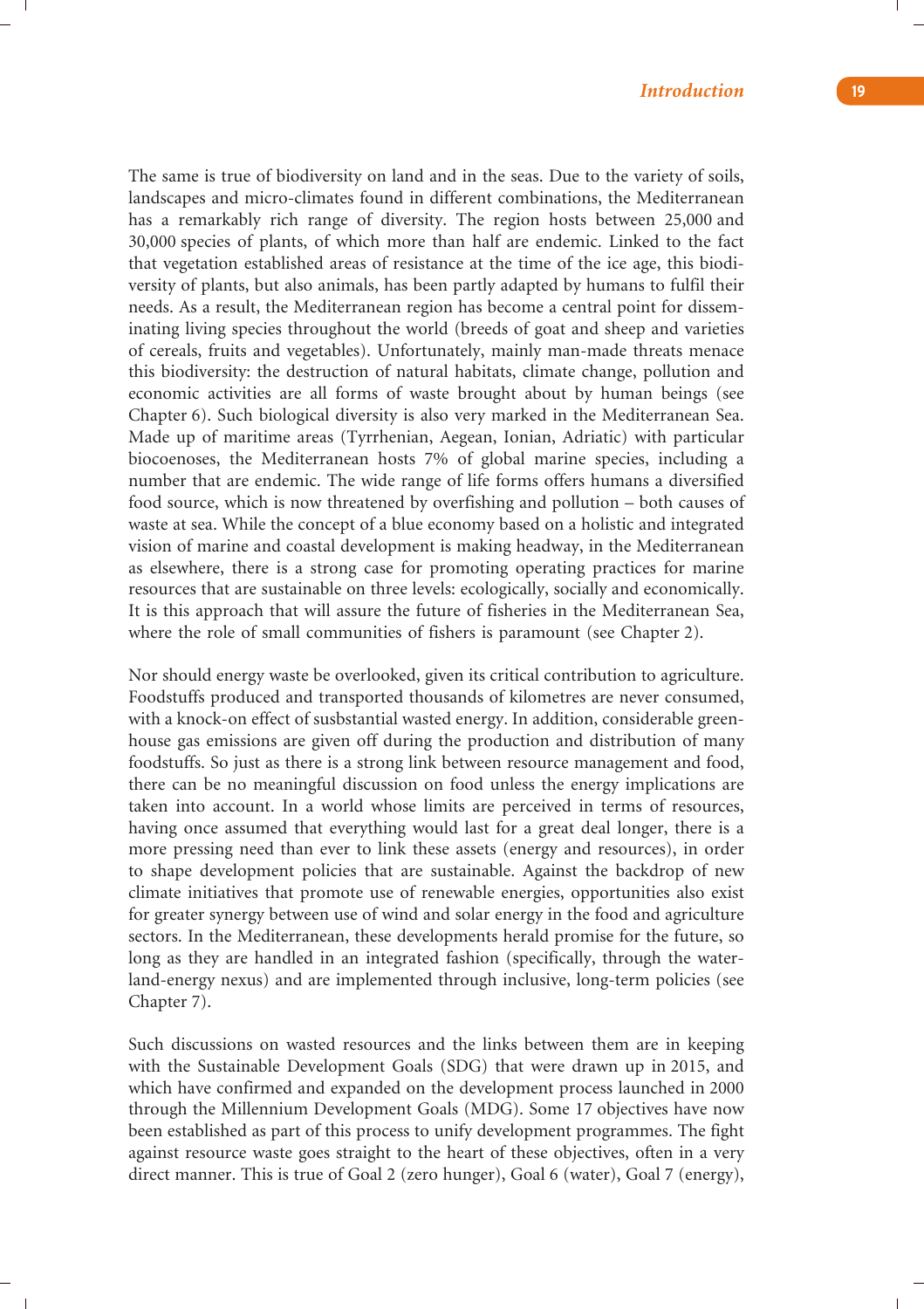Goal 14 (life below water)and Goal 15, which concerns the protection of ecosystems. But this struggle can also make an indirect contribution to achieving certain objectives, starting with the first of them, which aims to fight poverty. This brings us back to the initial observation on the need to place the human and social dimension at the centre of initiatives designed to make development more sustainable. Suffering, frustration and injustice are major factors in the evolution of socio-political dynamics. Reducing inequalities and pursuing inclusive policies are proving to be strategic approaches for checking the process of social decomposition that could affect some countries.

### **Reducing food waste**

According to FAO, about one-third of all food produced worldwide each year is lost or wasted. That represents a total of almost 1.3 billion tonnes. The wastage involves food destined for human consumption, which is lost at all stages of the food system. Such phases act in different ways and at varying levels, according to their place in the food supply chain and the geographical location, as well as the social and economic conditions that prevail. Developing countries are the worst affected by food losses as part of agricultural production (during harvest, transport and storage of foodstuffs produced), while higher income countries are mainly affected by food waste at retail and consumer level (in households and catering). Such polarization of the problem highlights the extent to which inequalities cause dysfunctions: on the one hand there is under-development, which hampers investment in infrastructure, and on the other, there is abundance (often unevenly distributed), which drives wastage.

Due to population growth and socio-economic changes, global food demand could rise by between 40 and 70% by 2050. In the light of this forecast, global agricultural production will need to increase by about 60%. That is a massive challenge, which will require a variety of solutions, both agronomic and technical, but also logistical, social, organizational and political. Within this range of responses, reducing food loss and waste is an approach that merits consideration, offering a real pathway for improving the efficiency and sustainability of agriculture and food production systems. It is a strategy that needs to be implemented on different territorial levels (see Chapter 9). Indeed, the problems vary widely, depending on the countries and supply chains involved. There will always be quantities of fruit and vegetables wasted during the transport phase, as these are fragile products. But it may be more difficult to accept that wheat, which is much easier to handle, should also be wasted. Or that, as happens far too often, part of harvests are lost due to lack of effective storage facilities and inadequate infrastructures in some countries.

A growing awareness is burgeoning and this must be spurred on. For example, in European societies, the fight against food waste has become an issue that has prompted strong public and citizens' protest in recent years. On all sides of the Mediterranean, there is a growing awareness that paying closer attention in this regard will not only result in personal savings, but will also make an indirect contribution to the state of the planet. Behaviour changes are emerging, especially in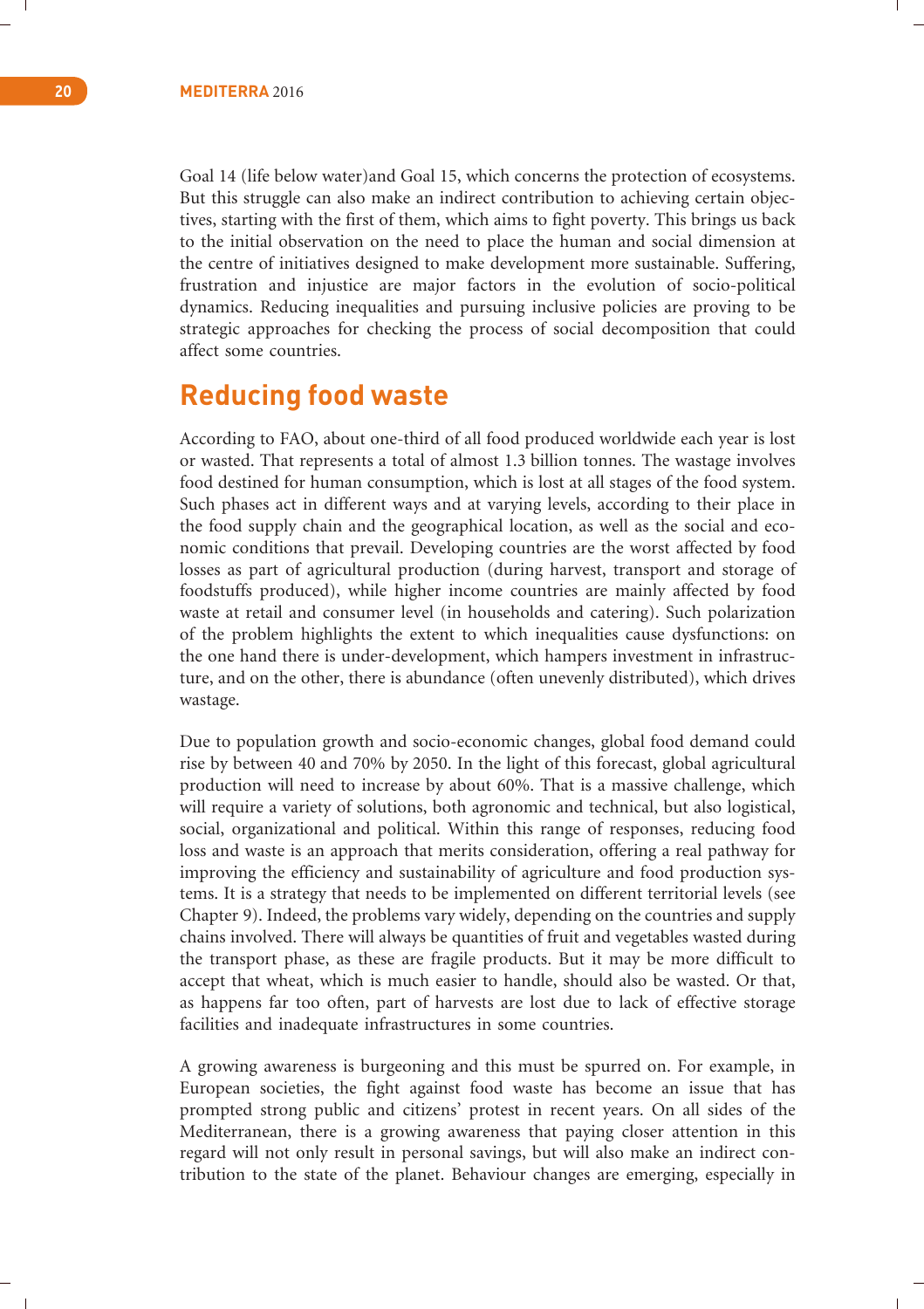times of economic recession, and as they become more widespread they can help to build greater food security (see Chapter 13). In this context, it is worth considering the potential contribution of the Mediterranean diet in the complex debate on the fight against food waste. If this is really to be considered a sustainable pattern of consumption in every sense of the word, it is clear that reducing agricultural and food losses will also have to involve this famous diet, which continues to be one of the living emblems shared by all Mediterranean societies (see Chapter 10).

Large-scale retailsector is also working to change its rules on unsold products and use-by dates for products on the shelves, making a much clearer distinction between expiry dates and best-before dates. This growing awareness on the part of consumers and agrifood chain operators is therefore a collective movement worth highlighting (see Chapter 11). In the rest of the Mediterranean region, there is less recognition of food waste than there is in the north, and to date it has barely been translated into a legal framework. However, certain sectors of society (schools and universities, environmental associations, businesses) are starting to catch on. The issue is now a strong factor in innovation policies rolled out both by private economic operators and national and international public institutions (see Chapter 12).

There can be no doubt that a drastic reduction in food waste, either post-harvest or during consumption, offers a more effective and sustainable lever for development of the planet. It also represents a critical opportunity for farmers. Post-harvest losses automatically translate into loss of income for them, since they have lower quantities available for sale. For a long time, this aspect was overlooked. It is to be welcomed that the issue has now been accorded a higher place on the international agenda and that strategies have been set up by a number of countries and regional and local authorities. The G20 ministerial meeting on agriculture, held in Istanbul on 8 May 2015, underscored the importance of the subject in its communiqué. The Turkish authorities naturally focused strongly on this issue, given their current efforts to reduce wastage of bread in the country, with highly encouraging early results. Other governments in the Mediterranean region have adopted policies seeking to reduce agricultural losses and food waste. FAO has made this a priority in its Strategic Framework, and has assigned it as one of its three regional priorities for countries of the Middle East and North Africa, along with support to small-scale and family agriculture and increasing resilience to crises. CIHEAM has also become more actively engaged on the issue, convinced of the need to combine strategies for combating wasted natural resources and agricultural output with steps to prevent loss of knowledge and knowhow.

#### **Feeding knowledge**

The transfer of knowledge from one generation to the next, through good practices adapted to local conditions, is proving just as effective a strategy in the  $21<sup>st</sup>$  century as it was in the past. But this transmission should not be exclusively vertical. It should be shared on the scale of landscapes, countries or even regions. In the Mediterranean, the challennges are such that there is a real need to promote good practices, exchange experiences and listen to how people use other techniques.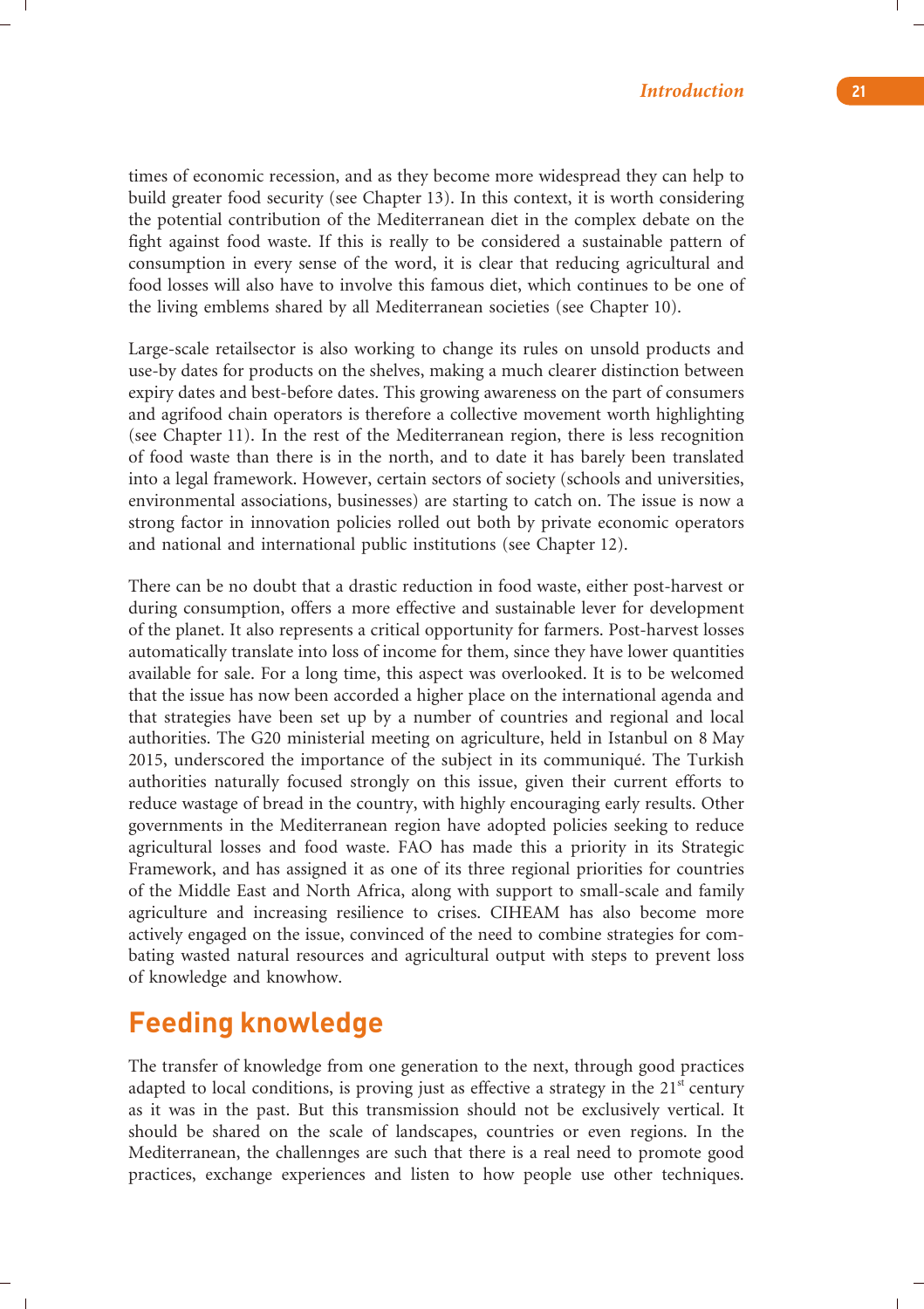Knowhow is effective at the moment it is passed on to new generations, but it will become even more valuable if it is shared collectively and allowed to develop over time. The accumulation of top-down research that is never really shared, the duplication of ideas without any coordination and the lack of synergy between stakeholders – these are all facets of the same problem: wasted knowledge. Given the particular challenges posed by climate change, every solution counts and these can offer courses of action for farmers or fishers living on the other side of the Mediterranean, who observe the good practices of others and nearby innovations.

To feed the planet, it is important to nourish women and men with the ideas and knowledge that research can generate. But if these are to be used to the full, they must be integrated into training systems, which will need to become the receptacle through which knowledge is disseminated as it accumulates, without which it may well simply disappear. If there is to be sustainable food security in the world, it will be critical to combat this type of waste as well as the others! And when talking of new knowledge, let us not forget traditional knowhow, which deserves more attention, given its potential for offering solutions in some situations. This is especially true in the fight against climate change, as rural communities have long since learned how to deal with weather related events (see Chapter 15).

More broadly, local solutions need to be made more widely known, and modern communication technologies can help to catalyse this diffusion. That means nourishing knowledge through greater sharing of experiences, knowhow and ideas. A circular economy of knowledge represents a valuable tool to help combat difficulties, scarcities and threats. To put it another way, societies' primary source of resilience is often their knowledge, together with their ideas and experiences. Aside from combating wasted knowledge, there is a strong case for observing human action. People invent responses to problems that arise and in doing so accumulate knowledge, which settles over time and spreads to other areas. Women and men are protagonists of solutions that can overcome under-development. This positive vision of human activity on the state of the planet focuses firmly on people's ingenuity, which is capable of reversing trends, creating and finding local solutions and adapting them to respond to global challenges. Acknowledging this, the proposal can be organized around three pillars: economic, environmental and social approaches, supported by innovation, an important component of all three. In this sense, innovation means two things. First and foremost, the capacity of human beings to bring about change, advance scientific progress, nourish knowledge and make historic shifts, which can sometimes generate giant leaps for humanity. Implementation of the SDGs at local level must take into account the specific cultural, social, economic and geographical features of societies. Innovation for development is necessarily local and distinctive. There is no magic bullet solution. It is crucial to adapt to local realities if knowledge is going to be effectively aligned with practices, needs and the constraints of a situation for which an action needs to translate into a tangible result to improve people's lives (see Chapter 17). Each territory can therefore invent its own model (or models), at its own pace, with its own actors, difficulties and stories.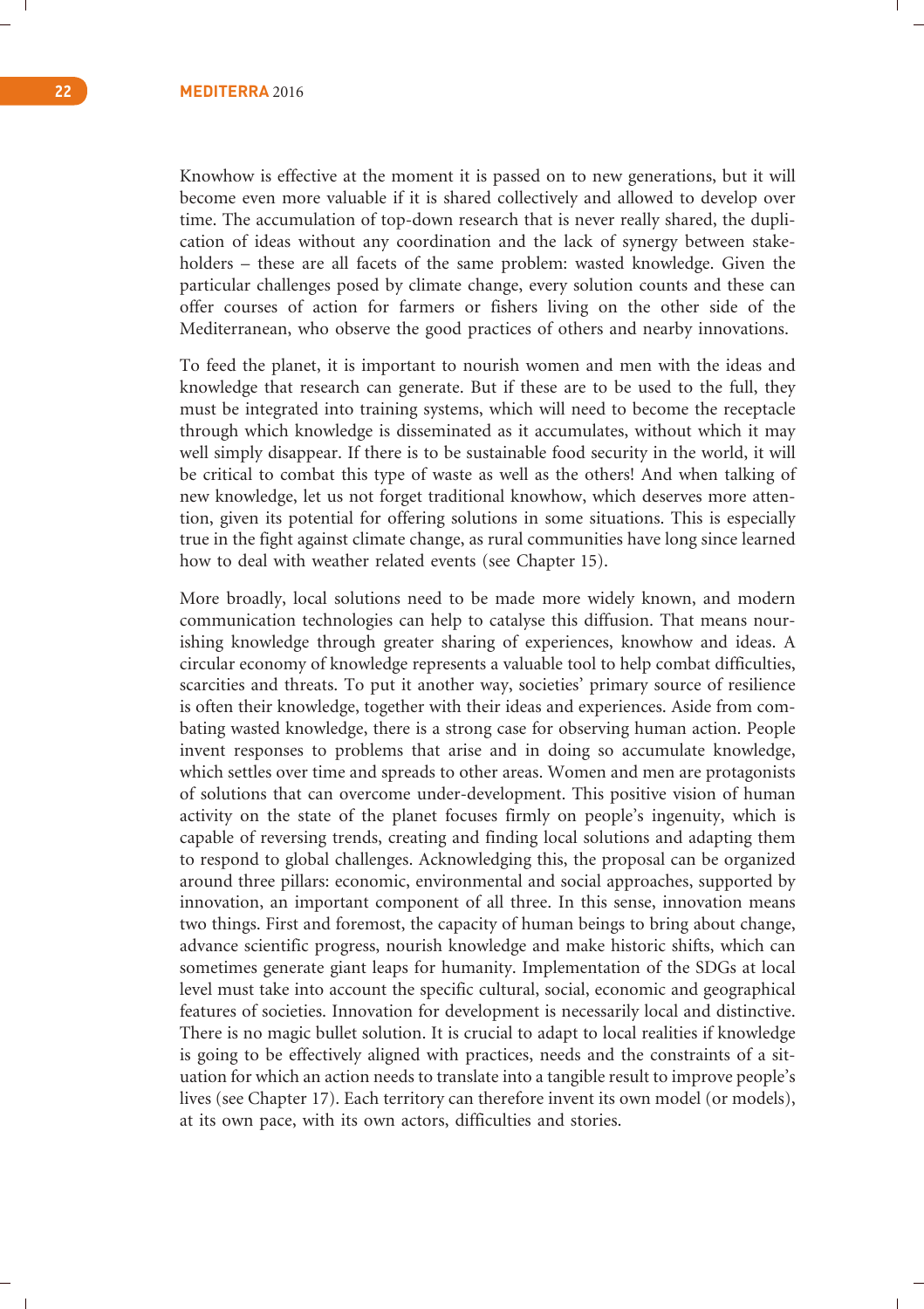At a time when it is important to bear in mind the central role of human security in strategies for sustainable development, and therefore to play close attention to the coherence between the various social, economic and environmental pillars (which are catalysed by innovation and human ingenuity), it is critical to promote and support producers, in their diversity, taking account of their specific characteristics and their needs. In the Mediterranean, as elsewhere, it would be dangerous to build a future in which the human and social dimension of producers was diminished. There are a great many producers in this region. Their faces and territories are not necessarily well known and supported by public opinion and policies. But there will be no sustainable development of towns without development of rural areas, and there will be no dynamics in these outlying areas without producers becoming organized and unless there is participation by local communities.

No quantitative or qualitative improvement of agricultural output – crucial for all local development – can be lasting without the involvement of men and women farmers and their organizations. These are driving forces for proposals and vectors for change when it comes to helping to shape producers' activities in the best way possible. Despite their economic and social value and their right to participate in the decision-making process, farmers – especially men and women smallholder family ones – are too often excluded from local governance. While their presence is indispensable to the implementation of coherent development policies that are in line with local conditions, their voice is not sufficiently heard. This trend must be reversed if there is to be real progress on the path to sustainable, responsible and inclusive development (see Chapter 16).

Initiatives under way aimed at improving the organization and collective management of supply chains risk failing in their objectives if farmers are not sufficiently involved, as full partners, in the development of institutional frameworks, including legislation and the drawing up of regulations and agricultural policies. The agricultural cooperative movement shows the extent to which producers are capable of playing a leading role in the dynamics of governance, in this case at local level.

There is a similar pattern for the transfer of knowledge and knowhow. There continue to be insufficient exchanges between producers and the world of research, given the challenges of food insecurity, access to natural resources and conservation of biodiversity. It is an error not to draw more inspiration from the inventiveness shown by producers and for research institutes not to take adequate account of existing good practices. A farmer's land is an open-air laboratory. The solutions that he or she puts into practice are the fruit of careful analysis and seek to draw benefit from the constraints and opportunities offered. Transmitted locally, this skilful adaptability gives producers unrivaled expertise, to which researchers would do well to attribute greater value, and do more to disseminate further afield.

It is equally important to encourage producers to consider diversifying their activities and to offer them a central place in initiatives designed to make rural life more attractive. That would enable young people living in rural areas to make career plans there and feel that they have a place in society. It cannot be stressed enough that for today's young people, the rural exodus seems the only escape route possible. In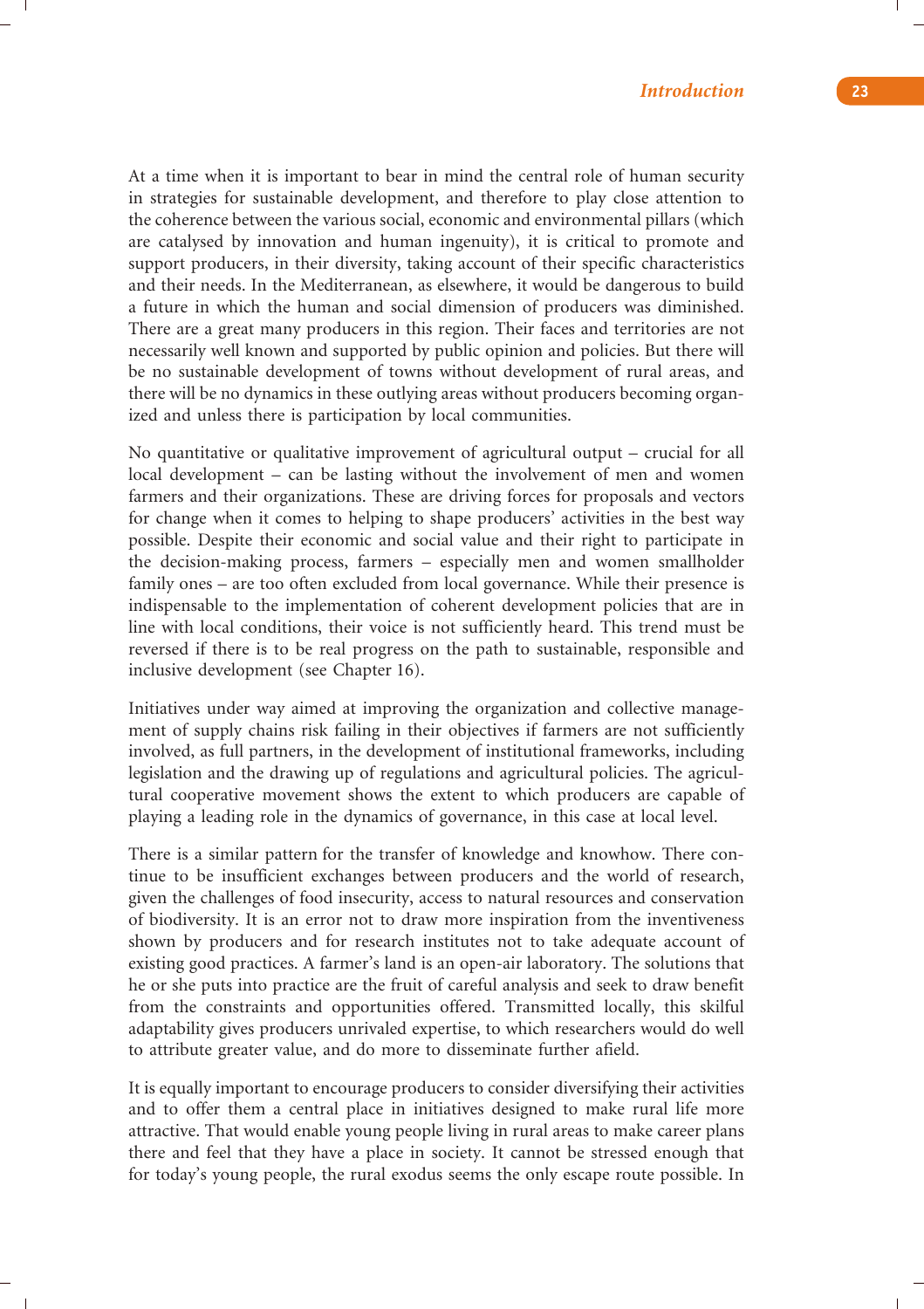search of work, essential services and leisure activities, they move to the cities, while the world of agriculture grows progressively older. In the Maghreb, the average age of farmers is now more than 50, and fewer and fewer people are taking up the mantle. Public policies must overcome a double fissure between cities and rural areas. As well as an economic and social divide, there is also a generational one, which is becoming progressively wider. Taking account of the needs and aspirations of the new generation in these places will be achieved more than anything else by giving value to an agriculture sector that is in a state of flux – one that is increasingly rooted in the digital economy, but is able to absorb traditional knowledge, technical innovations and social development (including the feminization of agriculture), so as to take on a definitive role in the future.

It is clear that agriculture alone cannot supply all the needs of rural communities, who are often made vulnerable by poverty, unemployment or geographical isolation. But a public policy that integrates long-term agricultural development, mindful of the women and men who depend on it, can help to create a virtuous cycle in the Mediterranean region. Such considerations mainly concern agriculture. However, although their sphere of action may be different, the fisheries and forestry sectors are also threatened by the same dangers of scant social recognition and erosion of knowledge. Given their contribution, firstly to food security and secondly to climate change, this report would be wrong to ignore them.

All this points to a need to reposition issues linked to agricultural and rural development at the centre of the very wide and extremely complex topic of migration and human mobility in the Mediterranean region. Substantial numbers of people are currently on the move, against a backdrop of social and territorial distress. The management of humanitarian emergencies, where the issue of food is a central one, is an essential factor, which requires a simultaneous medium and long-term response. FAO and CIHEAM both regularly highlight the acute strategic importance of this challenge in the region and are working to develop concrete programmes that can help to advance inclusive development (both in social and spatial terms) in the Mediterranean.

## **Mediterra 2016: an invitation to overcome waste**

The subject of waste in its various dimensions (resources, loss of food and knowledge) is an important issue for the Mediterranean. In order to improve the food security of communities in this region, improved natural resource management, reduction of agricultural losses and the adaptation of knowledge to primary needs are all strategic levers for concrete and pragmatic action. It is for this reason that CIHEAM and FAO have decided to form a partnership to carry out a cross-cutting analysis of such forms of waste, with results of discussions presented in this edition 2016 of the *Mediterra* regional report. This three-dimensional vision of waste – whose strands are complementary and interwoven – and of innovations to combat it, are at the core of CIHEAM's Strategic Agenda 2025. This seeks to give priority to its mission of Mediterranean development in the years to come through a focus on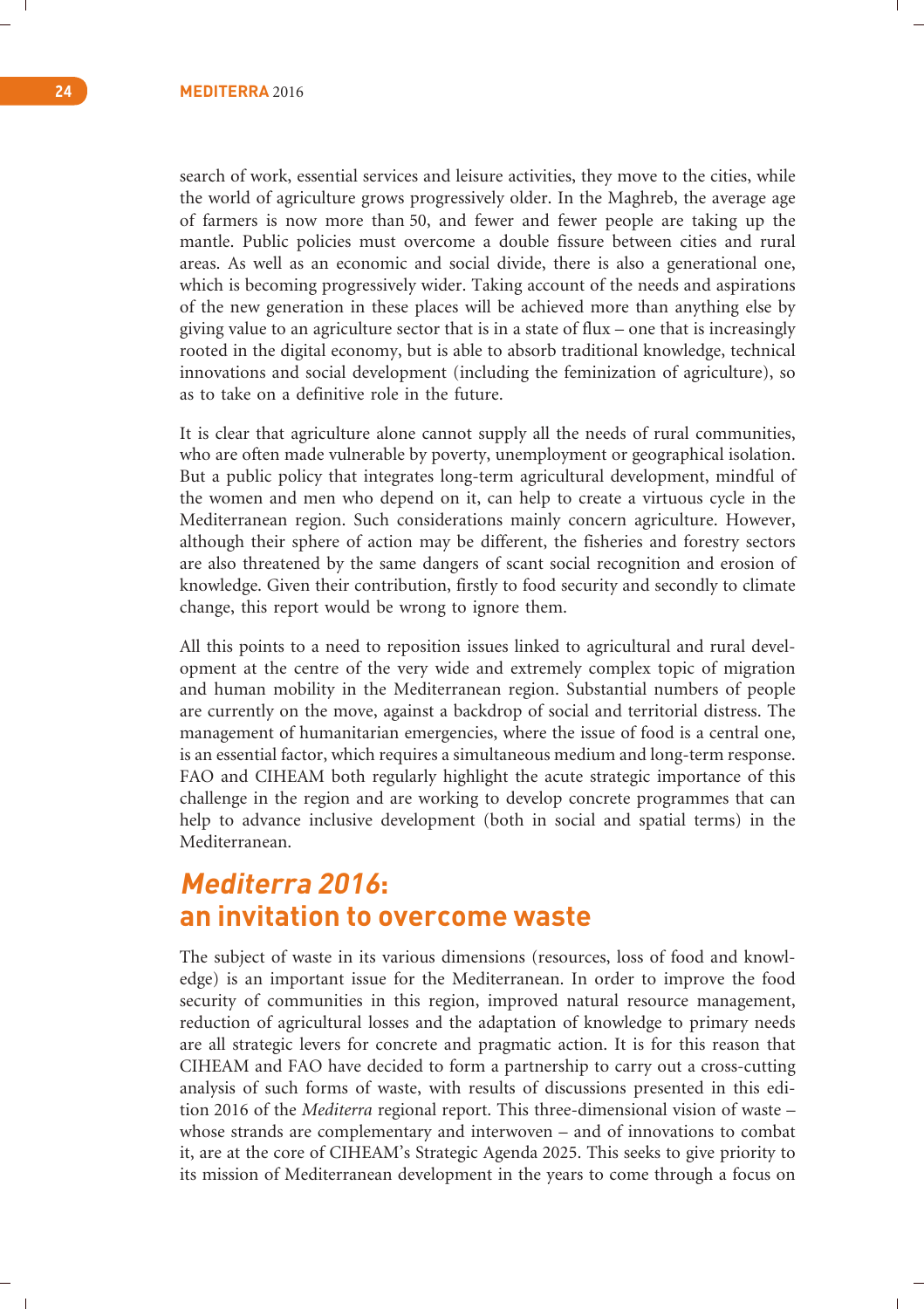four pillars (combating waste, strengthening food and nutrition security, inclusive development and risk management/preventing tension). The same vision is central to FAO's Strategic Framework through a focus on five pillars (eradication of hunger, making agriculture, forests and fisheries more productive and sustainable, reducing rural poverty, setting in place more open and efficient food systems, increasing the resilience of livelihoods to threats and crises) and to one of the regional initiatives for North Africa and the Near East.

Readers will find the report structured around these three dimensions. The first part reviews each of the resources for which waste is a real issue and calls for an analysis in the particularly constrained circumstances of the Mediterranean. The second focuses on food losses and waste (both land and sea-based), exploring both the extent of the problem and a promising pathway for improving food security and, as a spin-off, resource management. The third part concentrates on the erosion of knowhow, due to poor knowledge dissemination, exploring the risk this poses of collapsing agricultural models and the rediscovery of new systems of knowledge and innovation.

While the report places the spotlight on this triple waste, it also looks carefully at the innovations and inclusive policies that are attempting to address the issue. Indeed, the study aims to shed light on these issues, in order to promote discussion and serve as a catalyst for action. We are firmly convinced of the need to pursue this path, working together with all actors in multilateral Euro-Mediterranean development, as well as with political decision-makers wanting to invest in the post-2015 development agenda. In this region, implementation of the agenda will rely to a large extent on agriculture, fisheries, forestry and food or, to put it another way – and at the deliberate risk of repetition – on human beings and social dynamics, above all else.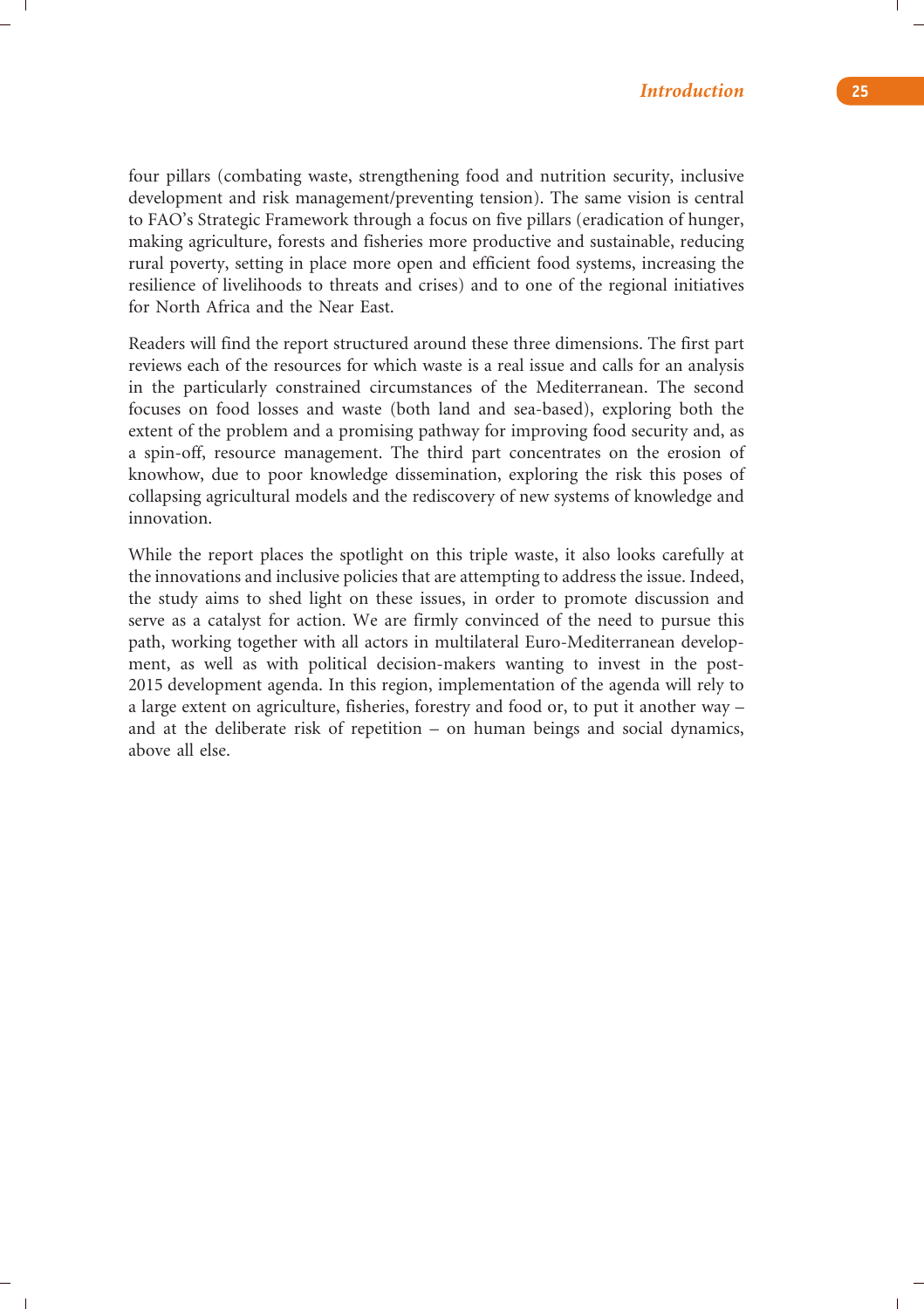

# **ABSTRACTS**

#### **CHAPTER 1**

Combined with the effects of climate change, urbanisation, economic, social and demographic transformations exert even greater pressure on the already threatened natural resources. At global level as well as in the Mediterranean, the management of water, land, forest and biodiversity is more than ever essential to meet the Sustainable Development Goals by 2030. This chapter addresses the state of natural resources at global level while stressing the necessity to struggle against waste and losses of natural resources but also the need for cooperation, social and organisational innovation at different levels.

#### **CHAPTER 2**

Effective management that ensures the sustainable exploitation of living marine resources is crucial for the biological, environmental and socioeconomic vitality of Mediterranean fisheries. This chapter reviews the characteristics of the sector's management in the region and highlights challenges it faces, such as the reduction of discards and bycatch and the struggle against illegal, unreported and unregulated fishing. Current management efforts, such as the implementation of species prohibitions, gear selectivity measures, and fisheries restricted areas, are discussed, together with the legal framework and compliance mechanisms that support their application. Ongoing challenges and future action, both to better manage the resource and to improve sustainable livelihoods in the sector, are presented.

#### **CHAPTER 3**

While Mediterranean agriculture suffers from water scarcity coupled with great yield and knowledge gaps with a permanent wastage of food and resources, future scenarios of water availability seem to validate the fact that multi-level action and measures are to be necessarily implemented to guarantee food security. In this perspective, this chapter addresses the key components of water resources management in order to contribute to a holistic understanding of the problems and the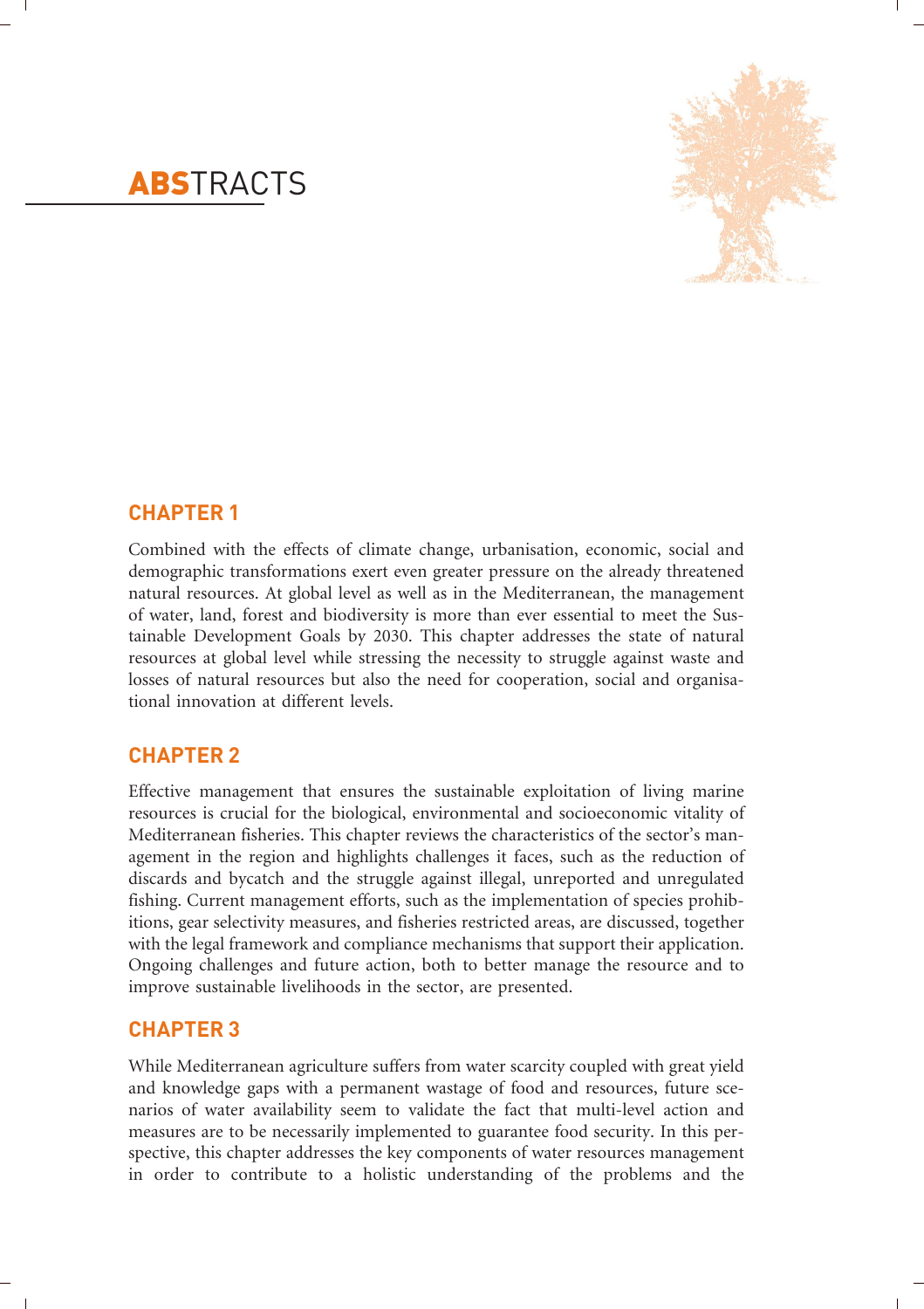corresponding adequate solutions. The latter are a combination of technological and managerial interactions within the water-food-energy nexus that may only be addressed correctly after the identification of the sectorial gaps. For this purpose, this chapter sums up problems and solutions in the form of water policy recommendations, an indispensable starting point to achieve sustainable food security.

#### **CHAPTER 4**

This chapter analyses the status of land resources in the Mediterranean with a special focus on the Middle East and North Africa. The scarcity of natural endowments, limited options to increase cultivation and climate change threatening scenarios could increase the region's reliance on imported food. Consequently, sustainable land management becomes a strategic priority. The region must protect its limited productive lands and implement land use policies based on the biophysical potential, social and economic considerations and focused on the needs of farmers. In order to reverse the current land degradation trend and reduce the waste of arable land, a plan of actions and solutions should be provided to policy makers at different levels.

#### **CHAPTER 5**

The human pressure exerted on Mediterranean forests for millennia has resulted in highly humanised ecosystems, which are considered as complex socio-ecological systems. The unsustainable use of forest resources has both led to land abandonment and overexploitation that, combined with climate and socio-economic changes, is creating conditions for an accelerated degradation of forest resources. In order to avoid the waste of forest resources and preserve their multifunctionality, innovative approaches to sustainable forest management are strongly required.

#### **CHAPTER 6**

The Mediterranean area is a major centre for biodiversity that plays a key role in food security and nutrition and serves as a source of income and other services on which people depend for their livelihoods and welfare. This chapter provides an overview of the diversity of plant and animal resources in the Mediterranean region, including both wild and domestic species and focusing on crosscutting issues. Given the intensification of agriculture, tourism and demographic growth threatening these resources, as well as the challenges of increased food demand and climate change, this chapter highlights the importance and recalls the crucial need for a reasonable management of plant and animal resources and identifies possible solutions. The conventions and agreements on biodiversity signed by the majority of Mediterranean countries should be translated into national policies and strategic plans promoting the integration of agro-ecosystem approaches. The overview also reveals the need to better strengthen the institutional framework and capacities, particularly in the southern Mediterranean countries, and enhance the collaboration between existing organisations and programmes in the region.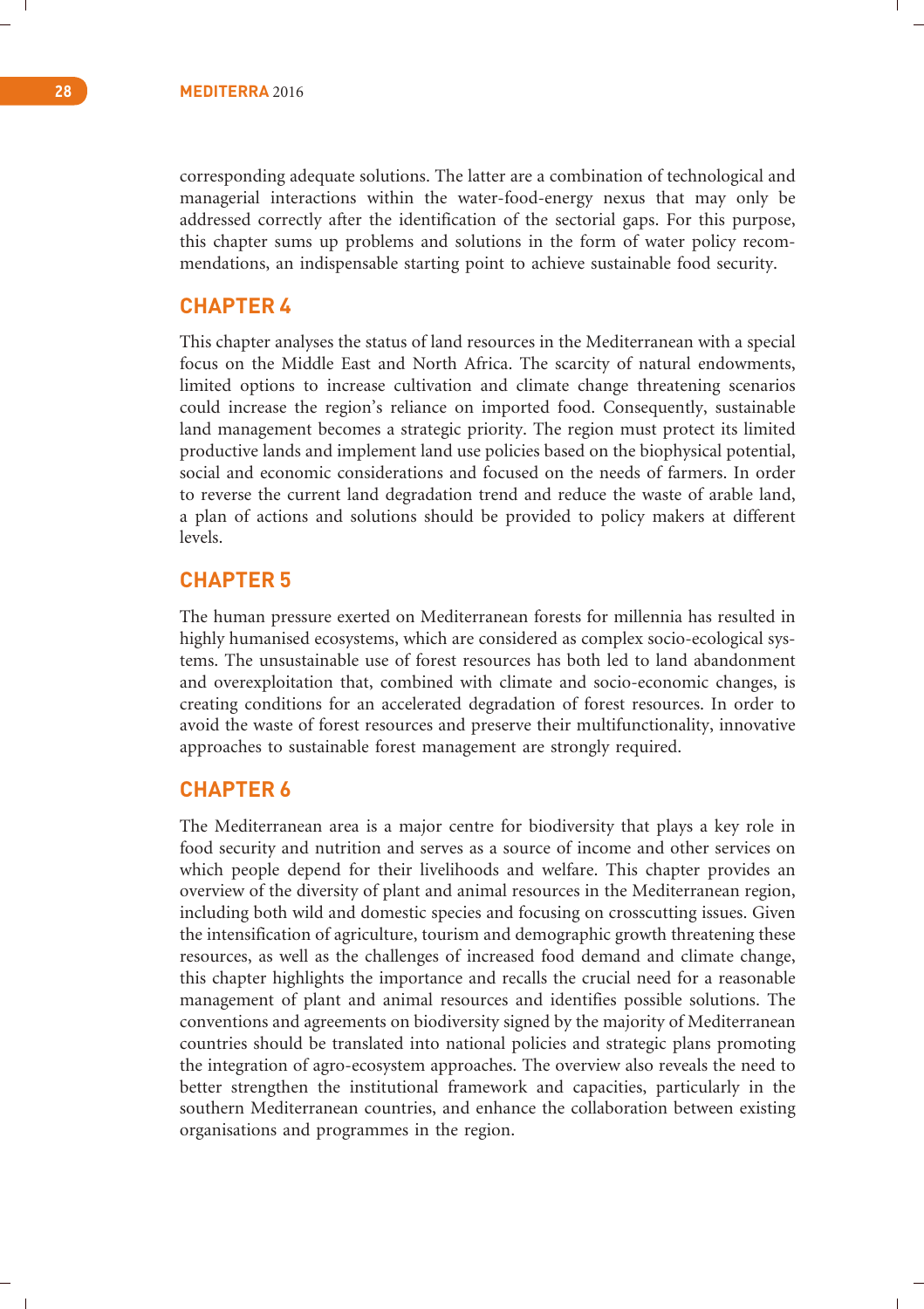#### **CHAPTER 7**

Northern Mediterranean countries are usually more energy efficient than southern and eastern Mediterranean countries. This also applies to the use of renewable energy, where mature and cost-effective technologies exist. Combining energy efficiency with an increased use of renewable energy would reduce the dependency of agriculture on fossil fuel and thus contribute to the reduction of GHG emissions. However, this requires improvements in policy measures and institutional settings, and the use of a water-energy-food nexus approach. Currently, there is international support to promote both improved energy efficiency and increased use of renewable energy in the region. Such support should also be adequately provided for the agri-food sector.

#### **CHAPTER 8**

While the 2030 Agenda is intended as a global framework, not much discussion has taken place yet to consider what the new Agenda could mean for a region such as the Mediterranean, given its unique features, particular challenges and fragmented political integration. Despite the progress made to achieve the MDGs in the region, several challenges remain to both ensure food security and reverse the degradation of natural resources. The waste of these resources is a serious constraint to sustainable rural and agricultural development while the loss of local knowledge associated to the environment is closely related to their depletion. This chapter outlines the main challenges faced by Mediterranean agriculture and natural resources in the framework of the 2030 Agenda towards the Millennium Development Goals (MDGs), highlighting critical improvements to be made and gaps to be filled with respect to the new Sustainable Development Goals (SDGs). It then specifically focuses on the main regional initiatives aimed at rural and agricultural sustainability, before an in-depth discussion on what it could mean and what it would take to implement the 2030 Agenda for Sustainable Development in the Mediterranean at regional, national and local levels.

#### **CHAPTER 9**

Given the existing food security and increased resource scarcity challenges, the issue of food loss and waste (FLW) has become very important for the international agenda as it has far-reaching social, economic and environmental implications. FLW are of particular concern in the Mediterranean area. Their reduction is therefore widely acknowledged to contribute to abating interlinked sustainability challenges such as food insecurity, climate change and water shortage. This chapter focuses on the connections between FLW and sustainable development, food security and nutrition and sustainable food systems while highlighting their main economic and environmental implications. The list of the main drivers and causes and their extent along the food chain enable a comparative analysis of FLW of different agro-food product. The opportunities and challenges for FLW reduction and prevention are also addressed. This chapter also gives insights into the legal framework and the institutional environment for FLW reduction in the Mediterranean. Coordinated action and a systemic and holistic approach fostered by a comprehensive policy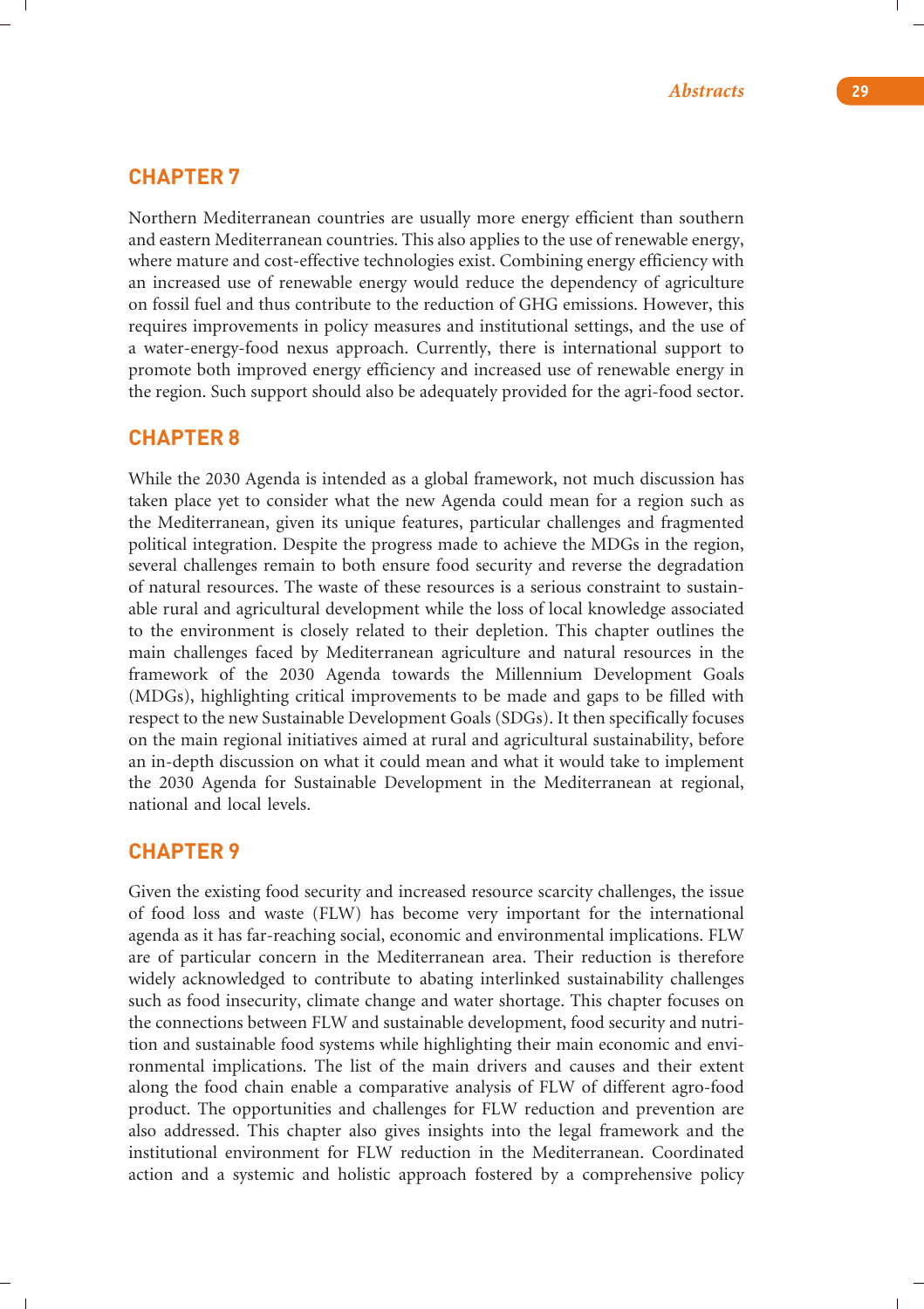addressing efficiently and effectively the FLW issue are necessary. Organisation and governance of the agro-food chain must also be improved. As such, the CIHEAM and the FAO have a crucial role to play in the harmonisation and coordination of regional initiatives.

#### **CHAPTER 10**

The Mediterranean Diet is a dietary pattern and lifestyle that is characterised by its multiple nutritional benefits, as well as by its effects on the environment, society and economy. This pattern has been eroding steadily over the last few decades leading to an increasing waste of food, knowledge and natural resources. In order to promote the Mediterranean Diet as a sustainable food consumption pattern, it is essential to identify and quantify its constituents and promote policies that will integrate these characteristics in the lifestyles of modern societies.

#### **CHAPTER 11**

In the Mediterranean region the food losses and waste are estimated to exceed USD 50 billion annually in terms of farm gate prices. These losses are often attributed to the lack of appropriate infrastructures throughout the food value chain; therefore there is a pressing need for establishing "green" food value chains to serve the specific goals of prevention, reduction and recapture centred on products, processes and systems. Within this context, critical issues in post-harvest management should be taken into consideration by implementing new technologies such as active and intelligent packaging, nanotechnologies, use of sensors, indicators and new ethylene removing approaches. Moreover, investment in research and development is a prerequisite for greening the food value chain in the Mediterranean while the major challenge is to attract funds for investments in green, innovative infrastructures in order to increase exports as well as food security. It is thus clear that policy-makers and policy-level decision makers must urgently consider these issues as they contribute to improved food security (and health and safety), the mitigation of climate change, increased employment opportunities and the struggle for gender equality.

#### **CHAPTER 12**

The potential of innovation when addressing the challenges faced by the agri-food system is widely recognised today. This chapter aims to explore the contribution of innovation to FLW prevention and reduction that weaken the sustainability of food security and the agri-food system in the Mediterranean. After presenting innovation models and types (product, process, organisational, social, political, institutional), it then describes the existent strategies in food waste management hierarchies and pyramids and provides concrete examples of innovations that have been used in different countries and contexts for the prevention and/or the reduction of food waste along the food chain. Some initiatives and good practices for FLW recycling and re-use are also mentioned. Innovative practices should be mapped and disseminated to reach the concerned actors of the food chain and to develop an enabling political and institutional environment.

 $\mathbf{I}$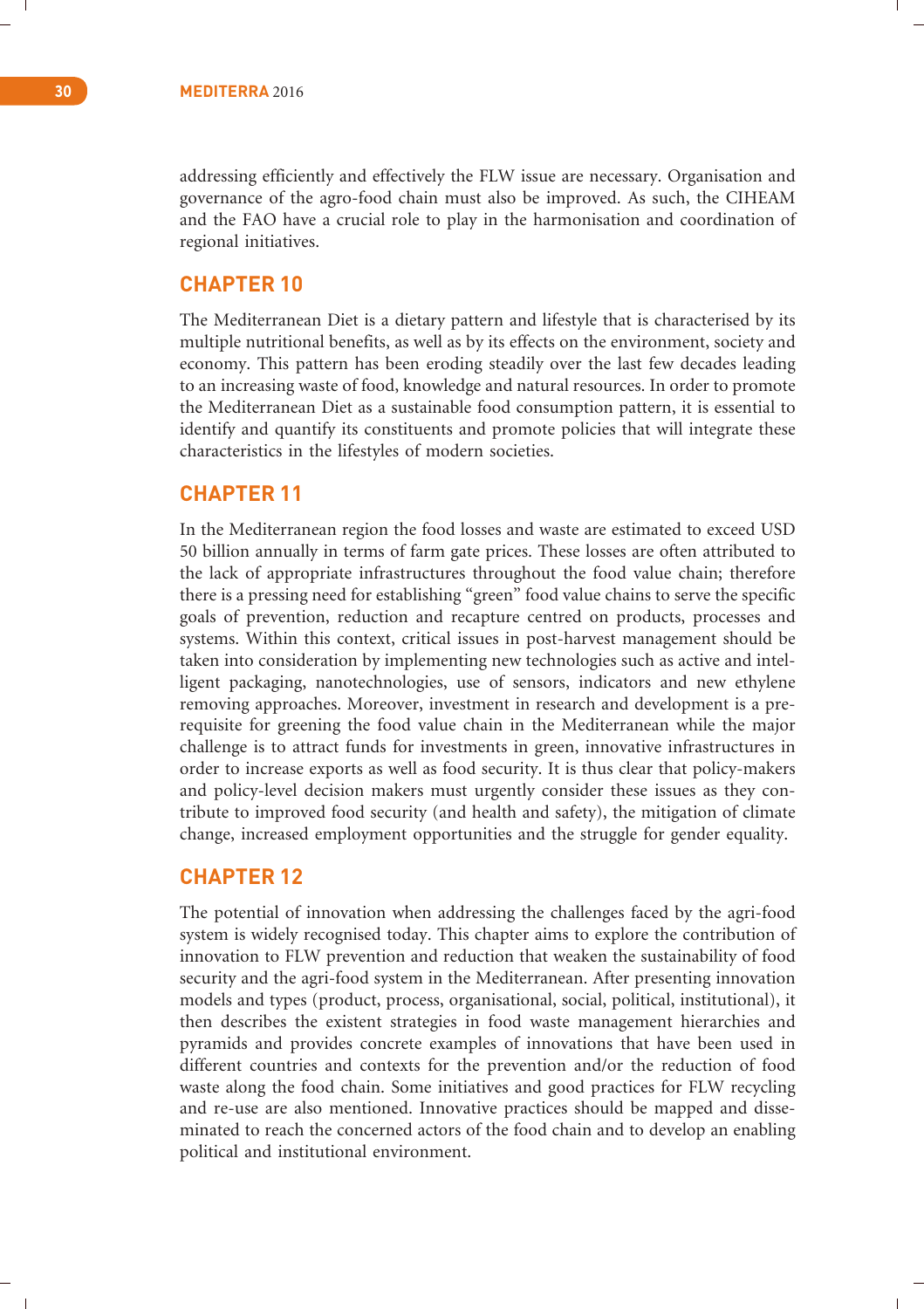#### **CHAPTER 13**

Food waste is directly related to consumer behaviour but it is also indirectly related to retailer behaviour. This chapter successively addresses the current trends in Mediterranean developing countries and those observed in developed ones. It also provides insights of some specific countries that are reviewing their national policies. This analysis reveals that food waste occurs with greater intensity in developed countries and developing countries should learn from past experiences of wealthy consumers. The economic crisis has resulted in a change in consumption habits and greater awareness on food waste. Food banks collecting important quantities of food, which are distributed to people in need, have strongly developed. Awareness-raising campaigns for short-term and long-term impact on consumer education seem to be the most effective tool to reduce food waste.

#### **CHAPTER 14**

This chapter and the section that it introduces address a little tackled and yet very important subject: the waste of knowledge and human resources. It provides an overview of the establishment and evolution of agricultural knowledge in its various forms (technical knowledge, knowhow and associated lifestyles). It highlights both the factors that threaten knowledge and their rediscovery under the form of new systems of knowledge and innovation. The chapter concludes by providing a number of recommendations for inclusive policies aimed at the protection and the remobilisation of this knowledge.

#### **CHAPTER 15**

The concept of agricultural knowhow here refers to the knowledge accumulated over centuries and that has been slowly carved by exchanges, confrontations, trade and the mixing of cultures even at very local levels throughout the Mediterranean. Although the differences between the North and South of the basin are strongly marked, each locality has traditionally enjoyed a unique identity and a strong individuality in its history. Closely related to the loss of traditional knowhow, the weakening of these identities is shaping a new Mediterranean. A Mediterranean that is northern and southern, local and global, technical and traditional, a constant rebalancing region that is a both complex and unstable. A Mediterranean where it is becoming urgent to save knowhow in danger of being marginalised (and depleted) and align it with the scientific advances of the past decade, in order to address in an integrated way, the various current and foreseeable crises that threaten the fragile balance supporting life in this basin. This chapter argues for the emergence of new production systems, breaking with the current trend of resource degradation and marginalisation of large rural areas, in order to meet these challenges. Agro ecology is presented here as one possible way to collectively live through this course in the cultural, scientific and economic evolution of the Mediterranean.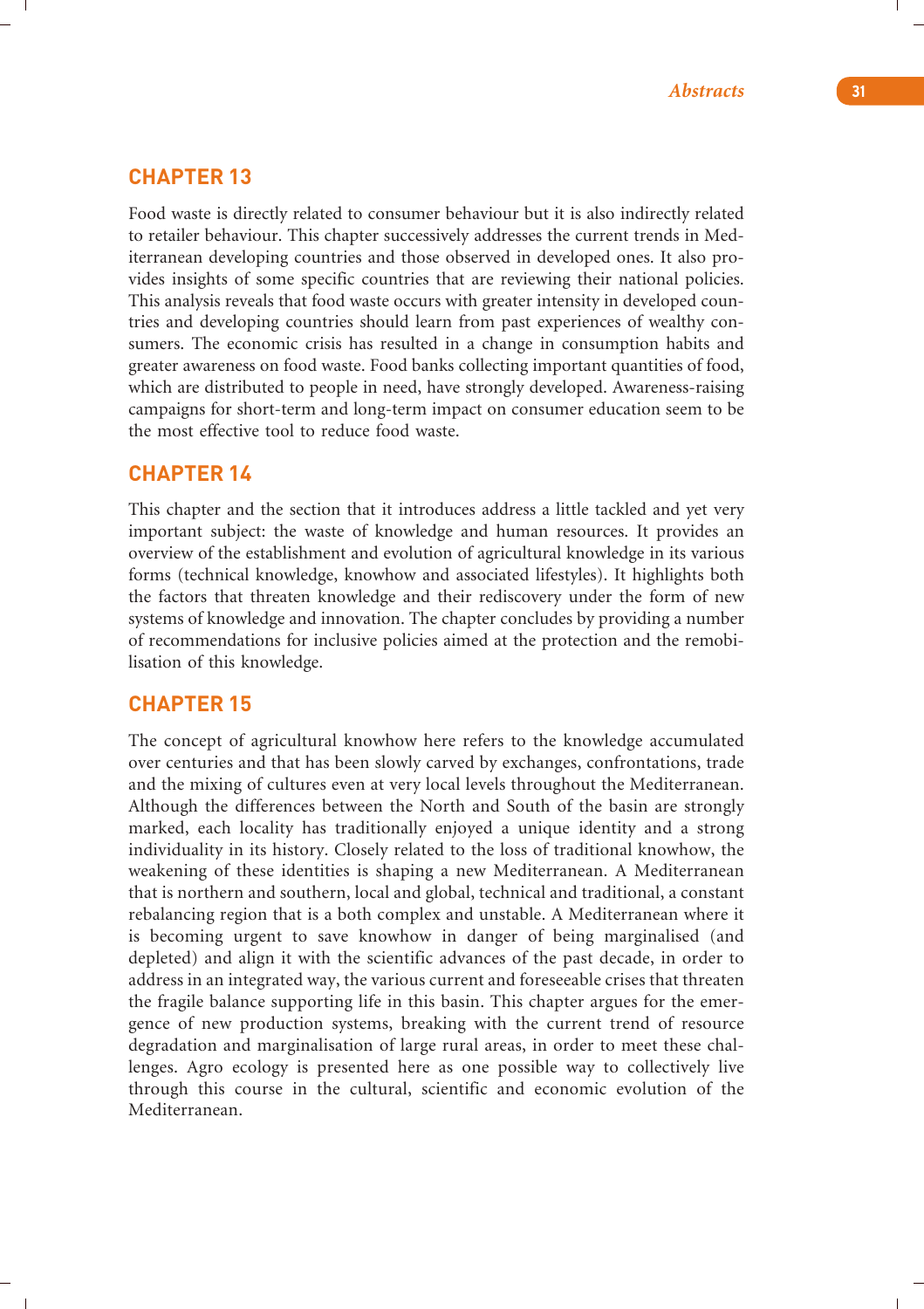#### **CHAPTER 16**

This chapter addresses family agriculture and its assets to promote the development and the fight against all forms of waste starting with the waste of knowledge and human resources. It stresses the need to act in favour of this agriculture that is faced with several challenges. The well-known guidelines for such an action are recalled and new fields of intervention are identified in order to ensure that knowledge and innovation systems that are being implemented, or even the ongoing digital revolution in agriculture take account of family agriculture.

#### **CHAPTER 17**

This chapter aims at exploring ways to better link agri-food knowledge to food security needs and challenges in the Mediterranean area faced with different sustainability issues including food insecurity and malnutrition. It provides an overview of agricultural knowledge generation and dissemination and the role of agricultural extension and advisory services within the agricultural innovation system. It highlights the main knowledge and research needs related to the four dimensions of food security (availability, access, utilisation, stability). This chapter also presents some options and strategies for developing an effective knowledge system for sustainable food security by stressing the need for a new transdisciplinary science of sustainable food systems and the involvement of producers (men, women, and youth) and their organisations. Many of the challenges regarding food and nutrition security are common to all Mediterranean countries. This chapter concludes that it is vital to set up a joint research agenda and education programmes to address them in a collaborative way and calls for strengthened regional collaboration and agri-food diplomacy.